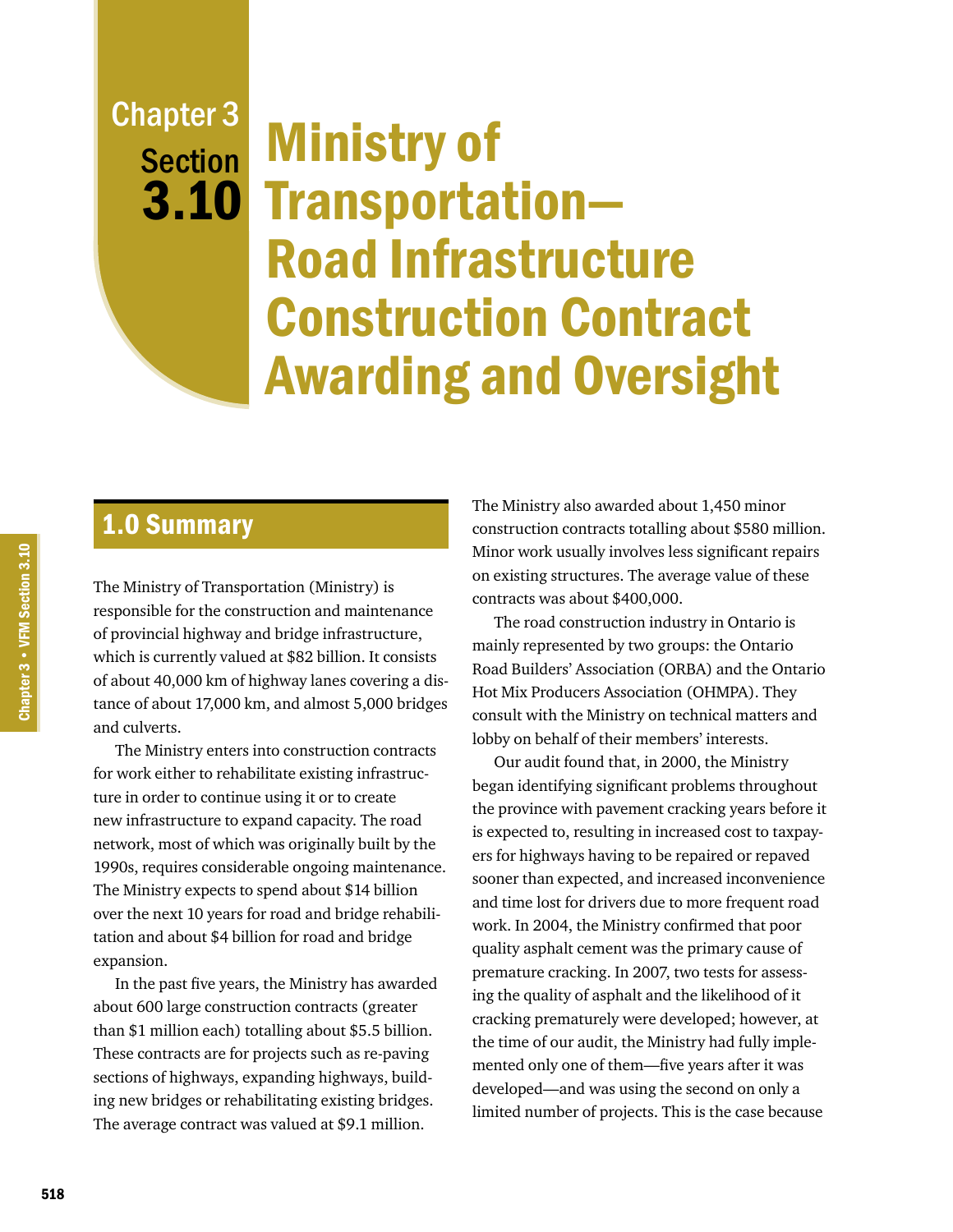over the years, the Ministry decided not to implement all the tests due to multiple requests from the asphalt industry to not implement them.

Similarly, in response to requests from construction contractors who belong to ORBA, the Ministry made significant policy changes that benefit the contractors over taxpayers' best interests.

The Ministry has also paid bonuses to contractors after it became aware that contractors may have tampered with samples, substituting good samples for testing in place of the actual asphalt used. As well, the Ministry has paid for costs to repair roads that should have been covered under contractors' warranties. Although the Ministry works with contractors to change their behaviour through discussions and improvement plans, it rarely penalizes poorly performing contractors, including contractors that breach safety regulations, and allows them to continue to bid on and be awarded future contracts.

We also noted that it is the contractors, not the Ministry, that hire the professional engineers responsible for certifying that construction of structures (such as bridges) adheres to required standards. A few of these engineers have certified that construction, that was subsequently found to be unsafe, was in compliance with the standards.

Some specific observations in this audit include:

• **Premature cracks in highways have significantly increased Ministry's highway-repair costs.** We identified highway projects in all regions of the province where pavements had to be fixed for cracks much earlier than their expected life of 15 years—and some as early as only one year after the highway was open to the public. Sufficient documentation is not available for us to determine the full extent of this issue and the total additional cost paid by the Ministry to repair pavement because of premature cracking. However, we were able to examine five highway projects where all repair costs incurred because of premature cracking were tracked; we noted that the Ministry paid \$23 million to repair these highways on top of the \$143 million originally paid to pave them. The highways had to be repaired just one to three years after the pavement was laid.

• **Ministry delayed implementing tests to identify asphalt likely to crack prematurely.** The Ministry extensively studied two tests that would allow it to detect, before asphalt was laid, whether pavement is likely to crack early—both tests are required in combination to understand if pavement will in fact crack early. But rather than implementing these new tests as soon as they were validated in 2007, the Ministry waited five years to implement one of them—and still has not implemented the other one across all contracts nine years later. When we asked why action was not taken sooner, the Ministry informed us that instead of a traditional client/supplier relationship between the Ministry and its contractors and suppliers, its approach is to work "collaboratively" with the industry. Thus, decisions such as implementing these tests were discussed and determined through a Joint Pavement Committee made up of OHMPA and Ministry staff and, in essence, allowed the Ministry's suppliers to determine the quality of materials they would supply, even though premature cracking would result in additional revenue for the industry as a whole and incur additional costs for taxpayers.

- **Ministry pays contractors bonuses for meeting the requirements of the contract, something contractors are always expected to do.** In 2012, the Ministry paid contractors about \$8.8 million in bonuses for providing the quality of asphalt specified in contracts. It has continued to pay roughly the same amount of bonuses since then (although in 2013 it stopped tracking the amounts paid). However:
	- The Ministry has been aware since 2000 of quality issues surrounding asphalt, and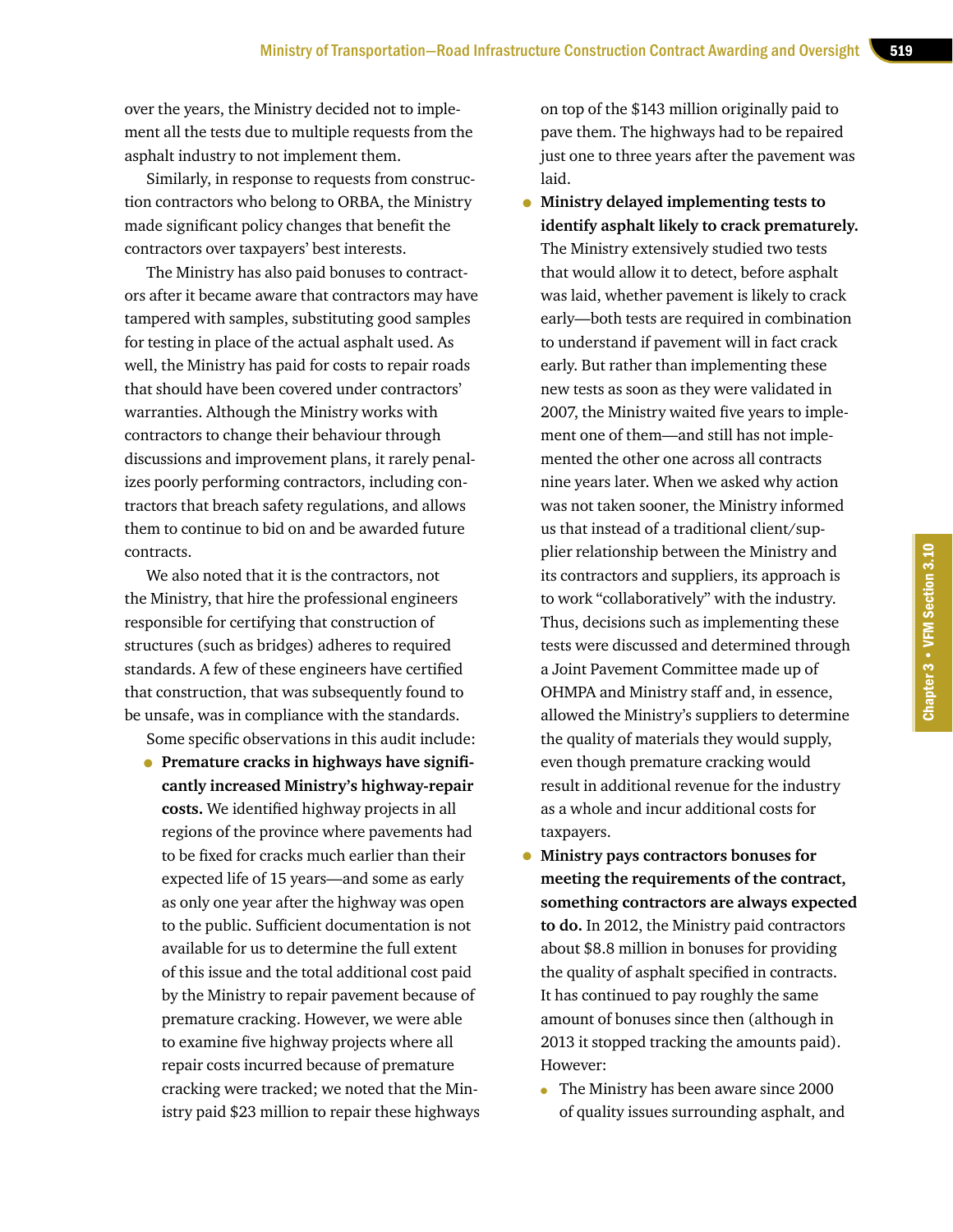had neither addressed its concerns about premature cracking in a timely manner, nor changed its bonus-payment practices.

- Contractors have the opportunity to tamper with asphalt samples to obtain bonuses. The Ministry was aware of sample-switching but has neither investigated it to impose fines nor implemented controls to ensure that sample-switching does not occur.
- **Ministry policies changed to benefit the Ontario Road Builders' Association (contractors' association).** Although it is rare throughout the provincial government for ministries' internal audit reports to be shared with outside parties (unless a request is made through the *Freedom of Information and Protection of Privacy Act*), the Ministry shared with ORBA an internal audit report of a review of its construction contracts program. ORBA requested to review the report's recommendations with the Ministry, so the Ministry established a joint policy committee of ORBA and Ministry representatives to review the report. Ministry staff had concerns with the establishment of this committee because it would allow ORBA to strongly influence how the report's recommendations should be implemented, which was an internal operational matter. The Ministry decided against staff's recommendations and created a joint policy committee comprised of six ORBA members (five of which are contractors) and six government representatives (only three from the Ministry of Transportation, with one other from the Ministry of Infrastructure, one from Infrastructure Ontario, and one from the Ministry of Finance). Moreover, the Ministry decided that rather than working on implementing recommendations made by Internal Audit, the joint policy committee would focus on addressing an action plan document created by ORBA and its recommendations. We noted that ORBA's action plan, not unexpectedly, was in the best interests of its members.

Through this process, and because of multiple requests made by ORBA prior to it, ORBA influenced internal Ministry policy in its favour, including the following:

- **A Ministry policy changed to allow contractors to delay paying fines; some fines are now uncollectible.** Prior to 2011, contractors had to pay liquidated damages (late fines) right away when they were late delivering on projects. However, the Ministry agreed to a change in its policy to allow contractors to delay paying fines if the contractor wanted to contest the fine. We noted that other provinces such as Alberta, British Columbia and Quebec collect fines immediately, then issue a refund if the dispute is resolved in the contractors' favour. With this change in policy, contractors have been able to postpone paying a total of about \$6 million in fines for up to four years. During these four years, two contractors went bankrupt; the Ministry will never be able to collect the \$660,000 in late fines they owed.
- **New policy no longer discourages litigious contractors from repeatedly suing the Ministry.** Prior to 2015, the Ministry could prohibit contractors that filed multiple lawsuits that it deemed to be frivolous from bidding on future contracts. Lawsuits considerably add to the workload of Ministry staff and to legal costs for the Ministry. Upon the industry's requests, the Ministry removed a contract clause in 2015 that had given the Ministry the ability to exclude litigious contractors from bidding on future contracts. Ministry records show that between 2007 and 2015, contractors filed 12 lawsuits. Prior to 2007, lawsuits were virtually non-existent. The new policy change may contribute to even more lawsuits.
- **The Ministry changed its disputeresolution policy, providing incentive**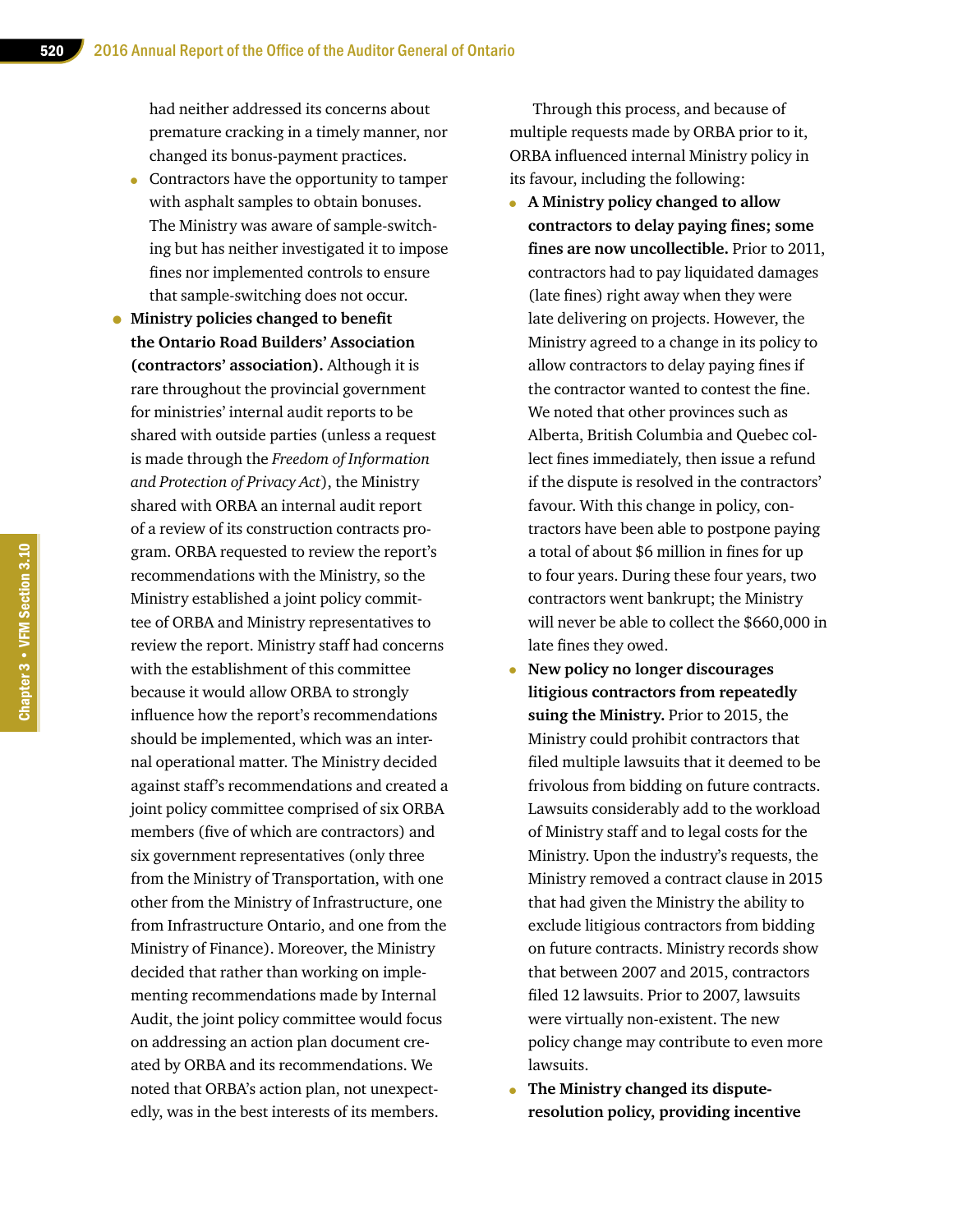**for contractors to dispute more often.** In the Ministry's original dispute-resolution process, a contractor wishing to make a claim against the Ministry had to escalate the claim through three levels within the Ministry before launching legal action. This process worked well given that about 95% of disputes were successfully resolved through this process. However, upon the industry's request, the Ministry agreed in 2016 to change the process, allowing contractors to ask for a third-party referee to be involved at any level of the dispute process. There is a risk that referees may make middle-ground decisions instead of strictly applying the terms of the contract. This may create an incentive for contractors to file more claims and go directly to a referee.

- **Engineers who certify structures are built correctly are hired by the contractor, and have provided false certifications.** One of the most important quality-control measures in building public infrastructure is to have sufficient oversight by a professional engineer to verify and provide certification that key construction activities are performed to the appropriate standards. Given the nature and importance of their work, the Quality Verification Engineers (QVEs) who perform this work should be independent from the contractors whose work they are reviewing—but, in fact, we found that they are hired by, work for and report directly to the contractors. We noted that Ministry regional staff had identified instances across the province where QVEs provided erroneous or misleading conformance reports to the Ministry. The Ministry also relies on its contract administrators and quality assurance staff to provide oversight, but a sign-off by the QVE provides assurance to the Ministry that a structure will be safe for public use and that specifications have been met.
- **The Ministry is lenient in managing poorly performing contractors.** The Ministry does

not effectively penalize contractors that have serious performance issues, and allows them to bid on future contracts. Contractors that have received unsatisfactory ratings are allowed to continue to bid on and have been awarded significant amounts of work for the Ministry. For instance, three contractors that have consistently received an unsatisfactory rating for several years because of their poor performance were awarded construction contracts worth about \$45 million each over the last five years—for a total of about \$135 million. As well, the Ministry has paid to repair the contractors' substandard work even when the work was to be covered by the contractor's warranty.

• **The Ministry awards new projects to contractors that have breached safety regulations.** The Ministry can penalize contractors that perform unsafe work; in practice, this rarely happens. Rather than imposing monetary fines for unsafe work, the Ministry's penalty process is intended to reduce the amount of future work a contractor can bid on. However, we noted that in seven such infractions we examined, none of the penalties were large enough to prevent contractors from bidding on Ministry projects. This is because the ceiling amount (the maximum amount a contractor can bid on for a contract) is not reduced enough by the penalty to impact any future bids by the contractor. Also, a smaller contractor that had breached safety regulations was banned from bidding on future contracts in one of the Ministry's regions but was still awarded work in other regions. In addition to these penalties, the Ministry also works with contractors to change their behaviour through discussions and improvement plans.

This report contains seven recommendations with 16 action items.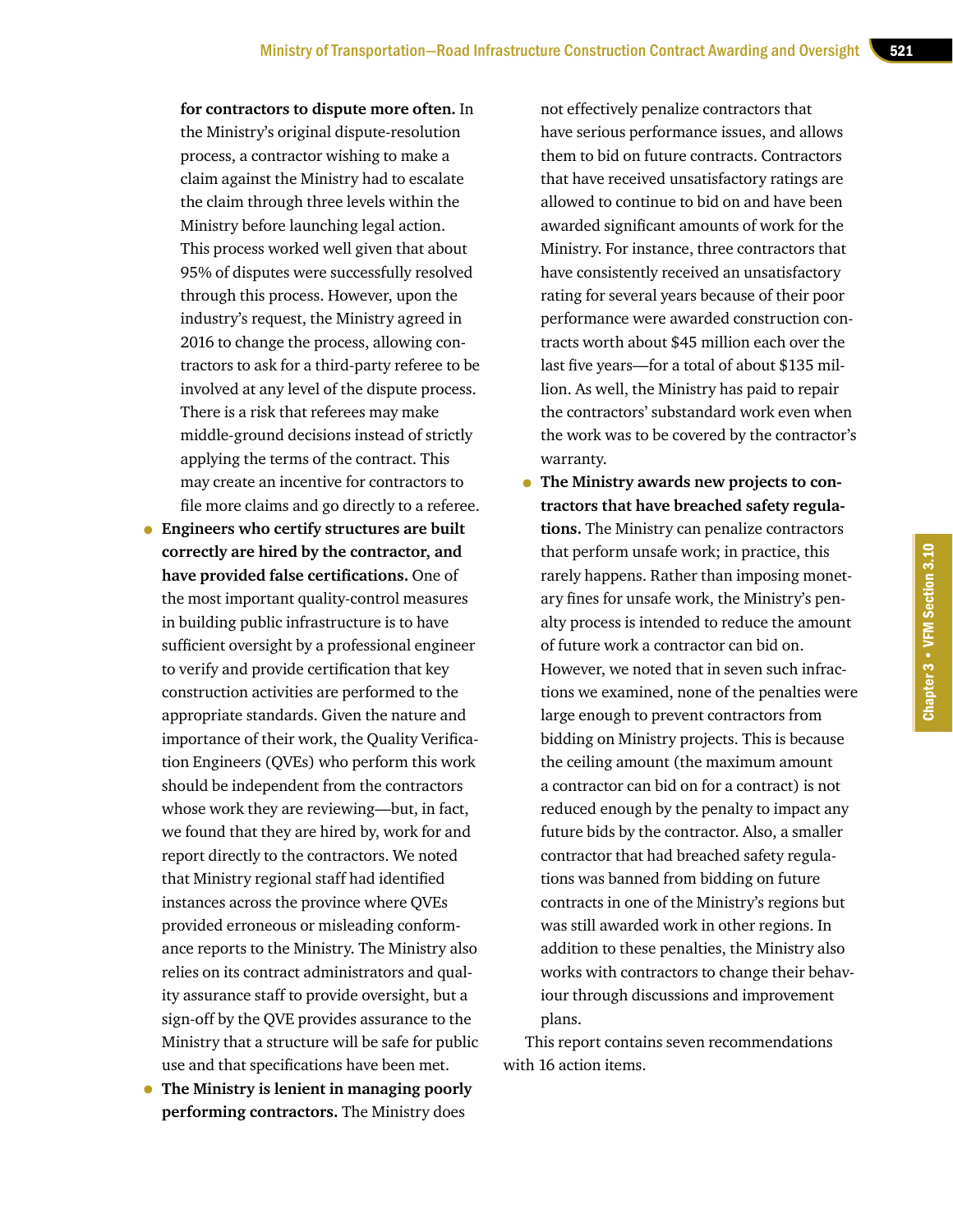#### OVERALL MINISTRY RESPONSE

The Ministry appreciates the Auditor General's observations and recommendations. Building and maintaining the provincial highway network is key to moving both people and goods efficiently and safely across the province. These investments also ensure that the infrastructure is in place to meet the transportation needs of a growing population.

With a mandate to keep Ontario's highways and bridges in good repair, reduce congestion, improve safety and support the economy, the Ministry takes its responsibilities very seriously.

Over the past five years, more than 689 lanekilometres of new highway and 58 new bridges have been built across Ontario. In addition, more than 4,848 centreline-kilometres of pavement and 592 bridges have been rehabilitated.

The Ministry continues to take the position that ongoing dialogue and consultation with stakeholders, including the contractors who work on our projects and their industry organizations, helps inform the Ministry's decisions about policies and programs and is critical to the successful implementation of our infrastructure programs.

The safety of the travelling public and those who work on our projects, construction quality and fiscal responsibility remain top priorities for the Ministry. Although the Ministry has a long history of well-established and adhered to policies and procedures for the procurement and administration of our construction contracts, the Ministry strives for continuous improvement in all of its programs. Over the coming months, the Ministry will be carefully reviewing the audit's findings and recommendations and will develop an Action Plan that addresses the Auditor General's observations and recommendations for the awarding and oversight of construction contracts.

# 2.0 Background

# 2.1 Overview of Provincial Transportation Infrastructure

The Province's transportation infrastructure is made up of road infrastructure and public-transit infrastructure, both falling under the responsibility of the Ministry of Transportation (Ministry). (Municipalities have their own road and publictransit infrastructure for which the Ministry is not responsible.)

Ontario's road infrastructure is currently valued at \$82 billion. It consists of about 40,000 km of highway lanes covering a distance of about 17,000 km, and almost 5,000 bridges and culverts.

Ontario's public transit infrastructure is currently valued at \$11 billion. Operated by Metrolinx, which is an agency of the Ministry, it consists of a network of train and bus routes serving an area of more than 11,000 square kilometres in the Greater Toronto and Hamilton Area (GTHA).

The Ministry enters into construction contracts for work either to rehabilitate existing transportation infrastructure in order to continue using it or to create new infrastructure that will expand the network. In the next two sections, we discuss the magnitude of both types of construction work in Ontario.

#### 2.1.1 Construction Work Performed to Rehabilitate Existing Infrastructure

Most of the Province's existing transportation infrastructure was originally built by the 1990s. Therefore, construction work in the 2000s has mainly focused on rehabilitation rather than building new infrastructure.

Bridges, stations and other large structures are built with the intention that they will last about 75 years. However, they do require regular maintenance and rehabilitation in order to continue to be used. For example, highway pavement is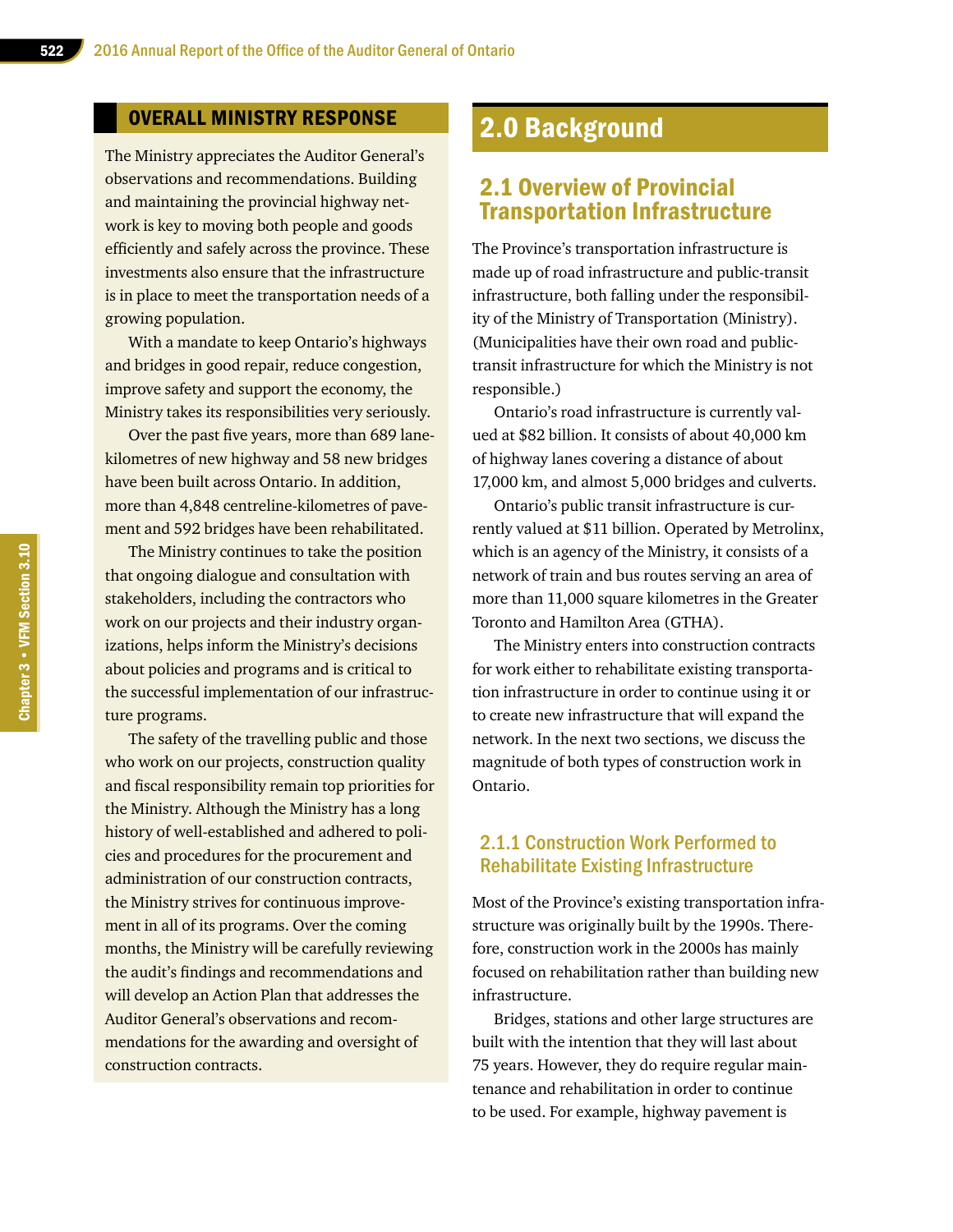expected to last about 15 years before requiring new pavement. The quality of this work will affect whether the road will need repair work, such as the sealing of premature cracks, before the pavement is replaced again.

As shown in **Figure 1**, the Ministry expects that road construction work will cost about \$18 billion for the next 10 years. Of this, \$14 billion will be for road rehabilitation versus \$4 billion for road expansion. This is because the road network, which is already mature, requires considerable ongoing maintenance and rehabilitation. For example, one out of every five bridges and culverts in Ontario is in poor condition and needs to be rehabilitated over the next five years.

## 2.1.2 Major Construction Work Planned to Expand Province's Transportation Network

In 2008, the government announced its 25-year "Big Move" plan (also known as the Regional Transportation Plan) to make huge upgrades to Ontario's existing transportation infrastructure. The government identified that traffic congestion alone costs \$11 billion annually, and that Ontario's population would grow by about 40% in the next 25 years.

The Big Move plan is the single biggest wave of investment to build new infrastructure since the time these systems were initially built. A sizeable investment is being made to upgrade Ontario's public transit network to help with traffic congestion. For example, train frequency on each line travelling to and from downtown Toronto is expected to increase to every 15 minutes in the daytime on weekdays. Outside the downtown core, light rail transit is being built in Toronto, Mississauga and Brampton.

Upgrades are also being made to Ontario's road infrastructure. Highways within the GTA are being widened and car pool lanes will be expanded. Outside of the GTA, there are also plans to widen some highways, such as ones connecting Kitchener and Guelph.

## Figure 1: Planned Spending to Rehabilitate and Expand Ontario's Transportation Infrastructure, 2016/17–2025/26

Source of data: Ministry of Transportation and Metrolinx

|                         | <b>Planned</b>        |                       |              |
|-------------------------|-----------------------|-----------------------|--------------|
|                         | <b>Spending to</b>    | <b>Planned</b>        |              |
|                         | <b>Rehabilitate</b>   | <b>Spending</b>       |              |
|                         | <b>Existing</b>       | to Build New          |              |
| <b>Type of</b>          | <b>Infrastructure</b> | <b>Infrastructure</b> | <b>Total</b> |
| <b>Infrastructure</b>   | (\$ billion)          | (\$ billion)          | (\$ billion) |
| Highways and<br>bridges | 14                    | 4                     | 18           |
| Public transit          | 3                     | 27                    | 30           |
| <b>Total</b>            | 17                    | 31                    | 48           |

Significantly more money is allocated for expansion over the next 10 years than in previous years. As **Figure 1** indicates, the Ministry expects that building new transportation infrastructure will cost about \$31 billion over the next 10 years.

# 2.2 Overview of Asphalt, the Asphalt Industry and Construction **Contractors**

#### 2.2.1 Asphalt Is Critical in the Construction of Highways

At least 2.6 million tonnes of asphalt are laid on Ontario's highways each year, costing the Province about \$270 million annually. Asphalt laid on highways is a mixture of aggregate, which is essentially rock in various forms (such as crushed stone, gravel and sand), and asphalt cement, which is the "glue" or binding agent that holds the aggregate together. (See **Figure 2**, How Asphalt Is Produced.) Asphalt is about 95% aggregate and 5% asphalt cement. As a by-product of the refining of petroleum crude oil, asphalt cement is what remains after gasoline, kerosene, fuel oil and other products have been distilled from petroleum. In recent years, as the technology for extracting products such as gasoline from petroleum has improved, the asphalt cement remaining at the end of the process has become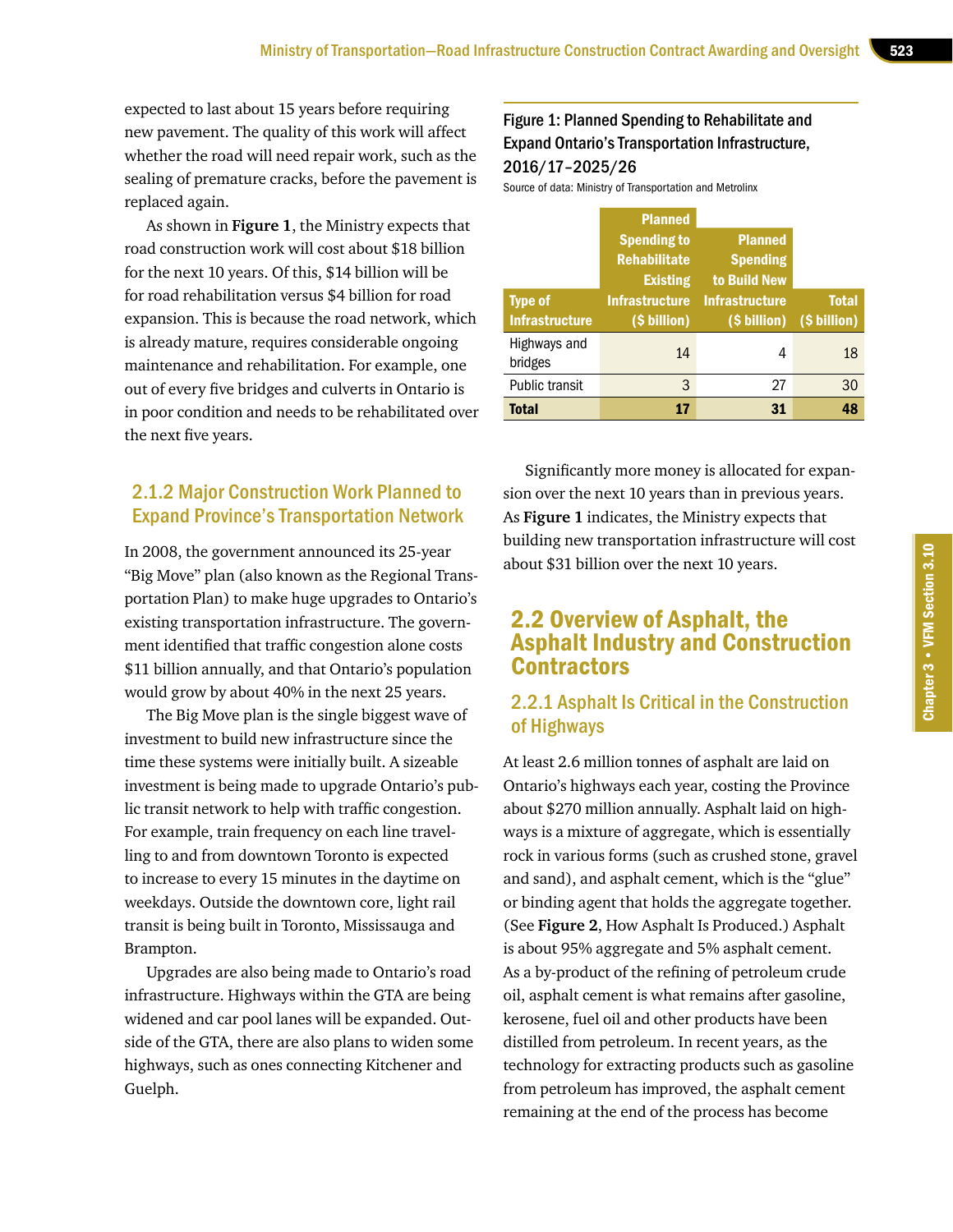less adhesive than it used to be. This is one reason that asphalt cement suppliers have used other substances, such as recycled engine oil, as additives to asphalt cement.

The Ministry has approved 11 asphalt cement suppliers and 28 aggregate suppliers whose cement and aggregate, respectively, can be used on construction projects for highways that have high traffic volumes (in **Section 2.5** we discuss how suppliers can be approved to provide material for use on the Ministry's construction projects). For highways that have low traffic volumes, the Ministry requires that asphalt cement be supplied by the 11 asphalt cement suppliers, however the aggregate can be supplied by unapproved aggregate suppliers as well.

As **Figure 2** shows, asphalt producers purchase asphalt cement from one of the 11 approved suppliers (four of which are also Ontario construction contractors), and mix it with aggregate from any one of the aggregate suppliers to produce the asphalt we see on highways. Thus, a contractor working on provincial highways should be assured that the asphalt it purchases from one of these asphalt producers meets the Ministry's requirements.

Having an optimum mix of aggregates and highquality asphalt cement is important in ensuring that highways will last their expected life of 15 years with little to no cracks. Concerns about asphalt starting to crack and rut prematurely (rutting is when the weight of a car leaves a depression in the road) were widespread enough in the 1980s that the United States government spent \$150 million to study and develop a new way of creating asphalt. The outcome of this study was "SuperPave"—the combination of an Aggregate Mix Design Process and performance-graded asphalt cement. Super-Pave became the industry norm throughout North America. In 1996, the Ministry began implementing SuperPave, resulting in a significant improvement in pavement quality—most notably, the elimination of rutting. SuperPave allowed the Ministry to accurately define the right combination of aggre-

#### Figure 2: How Asphalt Is Produced

Prepared by the Office of the Auditor General of Ontario



\* In some cases, asphalt cement suppliers add recycled engine oil to unmodified asphalt cement—a petroleum product—creating a modified asphalt cement they supply to asphalt producers.

gates and asphalt cement that would be optimal for the traffic and climate conditions a road would be exposed to.

#### 2.2.2 Stakeholders in the Road Building **Industry**

Ontario's road construction industry is mainly represented by two groups: the Ontario Road Builders' Association (ORBA) and the Ontario Hot Mix Producers Association (OHMPA). They are key players in providing technical input that helps shape the decisions made by the Ministry. Although the two groups represent different types of stakeholders, members can sometimes overlap as some contractors have multiple business interests. 30,000 highway construction workers—the vast majority of such workers in Ontario—are employed by the contractors and suppliers that are members of ORBA and OHMPA.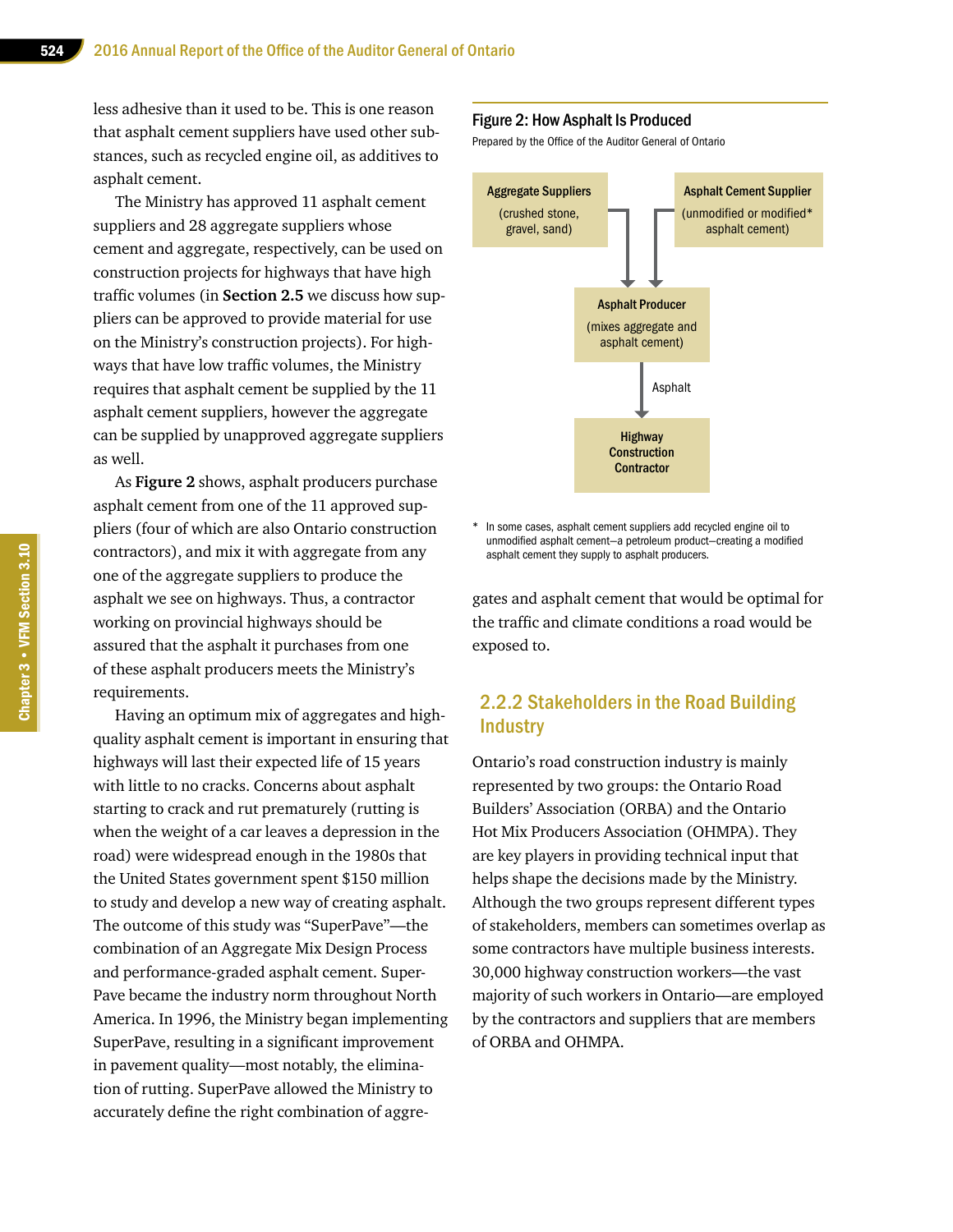#### Ontario Road Builders' Association

Established in 1927, ORBA currently represents over 80 contractors that build roads and bridges in Ontario. Its goal is to advocate on issues that matter to the industry and to provide opinions on technical matters. ORBA also collaborates extensively with the Ministry. For over 20 years, ORBA representatives have served on joint committees established by the Ministry. In recent years, ORBA has been represented on three separate joint committees that decide when and how to implement new road-quality standards related to the quality of asphalt, the proper construction of bridges, and the environmental impact of construction. ORBA is also represented on a joint committee with the Ministry that discusses policies for construction administration and oversight.

ORBA is a registered lobbyist in Ontario, meaning that it can lobby for its interests with government ministers and public-sector employees. Annually, ORBA hosts a convention that is attended by the construction industry along with the Minister of Transportation and a number of Ministry staff. The focus of the convention is to recognize significant achievements and advancements made over the year, and to strengthen ORBA's relationship with the Ministry. In 2014, ORBA also started hosting annual informational events at Queen's Park, which have been attended by the Minister and other MPPs.

#### Ontario Hot Mix Producers Association

OHMPA represents 49 hot mix (asphalt) producers and five out of the 11 Ministry-approved asphalt cement suppliers that produce the asphalt that construction contractors use on Ontario's highways. (The remaining six approved asphalt cement suppliers do not belong to OHMPA because they are located outside of Ontario). One of OHMPA's main goals is to gather technical information about asphalt quality from various jurisdictions. It also aims to better educate people who work within the asphalt industry.

Although it was established in 1974, in recent years OHMPA has begun to work closer with the Ministry. OHMPA representatives now serve on joint committees specifically created by the Ministry to tackle technical problems related to asphalt. Currently, there are three active joint committees of OHMPA and the Ministry; they provide input on technical matters such as the production of highquality asphalt and high-quality asphalt cement, and how new technologies can be used in assessing pavement performance.

# 2.3 Evolution of Projects at the **Ministry**

In the past five years, the Ministry has awarded about 600 large transportation construction contracts (greater than \$1 million each) totalling about \$5.5 billion. These contracts are for projects such as re-paving sections of highways, expanding highways, building new bridges or rehabilitating existing bridges. The average contract is valued at \$9.1 million. These contracts are tendered through the Ministry's central procurement department.

In addition to large construction projects, during that period, the Ministry has awarded about 1,450 minor construction contracts totalling about \$580 million. Minor work usually involves simple repairs on existing structures. The average value of these contracts is about \$400,000. These contracts are awarded and administered by Ministry regional offices, and work is usually done by small local contractors.

As **Figure 3** shows, in the last five years, 10 contractors accounted for 73% of all construction work awarded by the Ministry—about \$4.4 billion out of \$6.1 billion.

In keeping with industry norms, the Ministry structures almost all of its projects using either of two delivery models:

• **Traditional** (also known as design/bid/ build)—the Ministry contracts with separate entities for the design and then construction of a project based on the design; or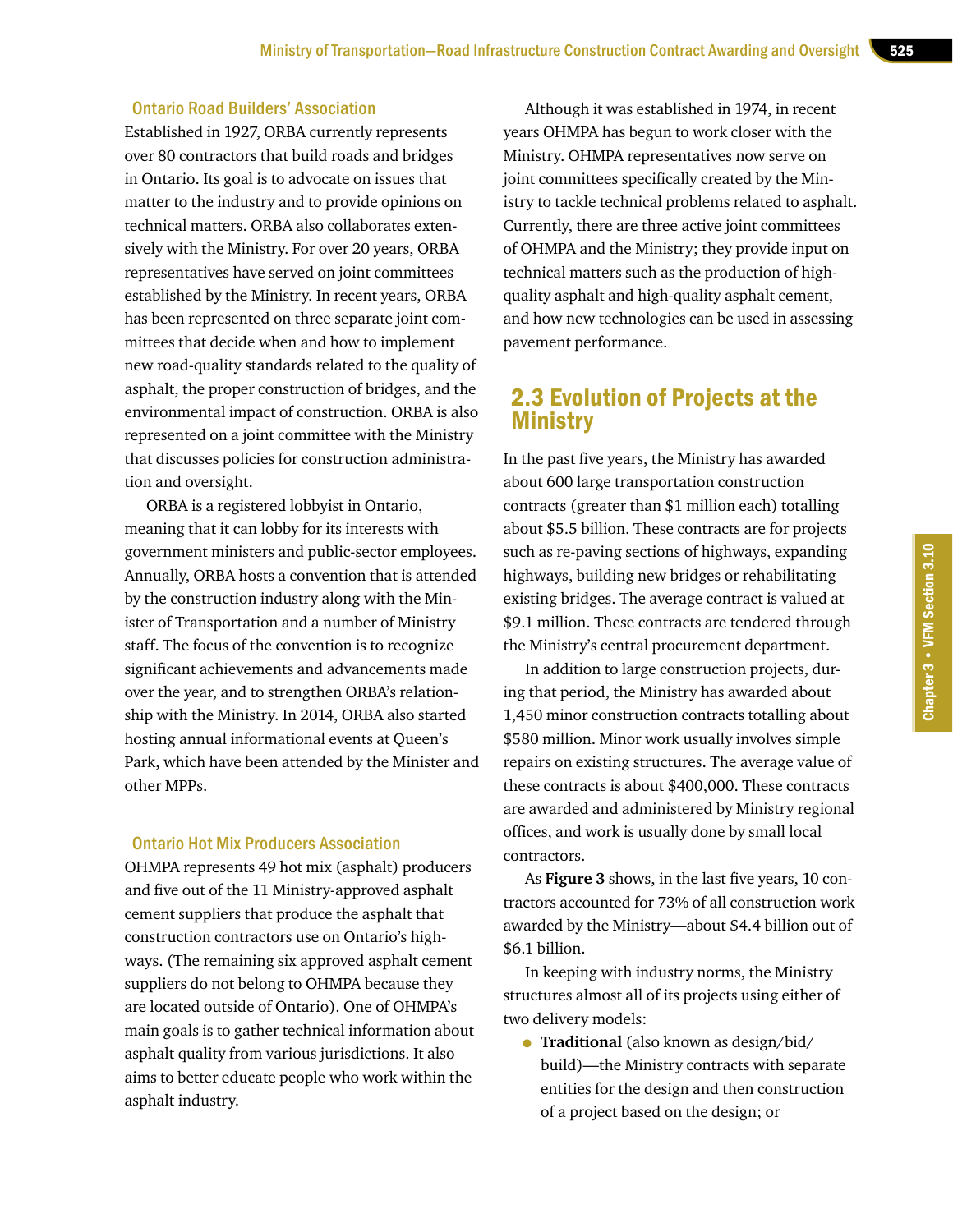Figure 3: Value of Contracts Awarded to Top 10 Contractors vs. Other Contractors, 2010/11–2015/16

Source of data: Ministry of Transportation

|                                              | <b>Total Value of Contracts</b> | % of \$6.1 Billion in Total that       |
|----------------------------------------------|---------------------------------|----------------------------------------|
| <b>Contractor</b>                            | <b>Awarded (\$ million)</b>     | <b>Ministry Awarded to Contractors</b> |
| Miller Group Inc.*                           | 963                             | 16                                     |
| Dufferin Construction Company*               | 866                             | 14                                     |
| Aecon Construction and Materials Limited*    | 738                             | 12                                     |
| Coco Paving Inc.*                            | 402                             |                                        |
| Pioneer Construction Inc.                    | 345                             | 6                                      |
| Teranorth Construction & Engineering Limited | 318                             | 5                                      |
| J&P Leveque Bros. Haulage Limited            | 271                             | 4                                      |
| R.W. Tomlinson Limited                       | 186                             | 3                                      |
| <b>Bot Construction Limited</b>              | 175                             | 3                                      |
| <b>Cruickshank Construction Limited</b>      | 163                             | 3                                      |
| <b>Subtotal</b>                              | 4,427                           | 73                                     |
| Other                                        | 1,653                           | 27                                     |
| <b>Total</b>                                 | 6,080                           | 100                                    |

\* Asphalt cement supplier.

• **Fixed-Price Contract** (also known as designand-build)—the Ministry hires a single entity to perform both the design and construction phases.

Under the traditional model, where the construction contractor is not responsible for the design, the Ministry retains more control and risk of cost overruns. Under the design-and-build model, the Ministry transfers a significant amount of control and risk of cost overruns to the contractor.

#### 2.3.1 Much Work Performed In-House at Ministry—Before 1996

Until the 1950s, the Ministry performed all design, some construction and all oversight work on road construction projects itself. In the 1950s, it began outsourcing construction work to contractors, but continued to perform its own design and oversight work in-house. This meant that Ministry staff monitored construction activities to ensure that work was performed according to the project's design. They also performed materials testing in-house to

ensure that construction materials and workmanship were of an acceptable quality.

Most road infrastructure in the province—about 80% of the bridges we see today and about 90% of highways—was built by 1996 under this model.

#### 2.3.2 Movement to Full Outsourcing—1996 to Present

In 1996, in response to provincial government direction to reduce operational costs and staffing levels, the Ministry commenced the process of completely outsourcing the oversight of construction projects. This meant that most design, testing and contract oversight would begin to be outsourced. This decision was approved by the Management Board of Cabinet with a goal of reducing overall staffing levels in the government.

Projects began to be designed mostly by external consultants who were qualified professional engineers. The Ministry shut down its testing laboratories and outsourced materials testing to certified labs. The Ministry also began outsourcing oversight responsibilities to external consultants as well.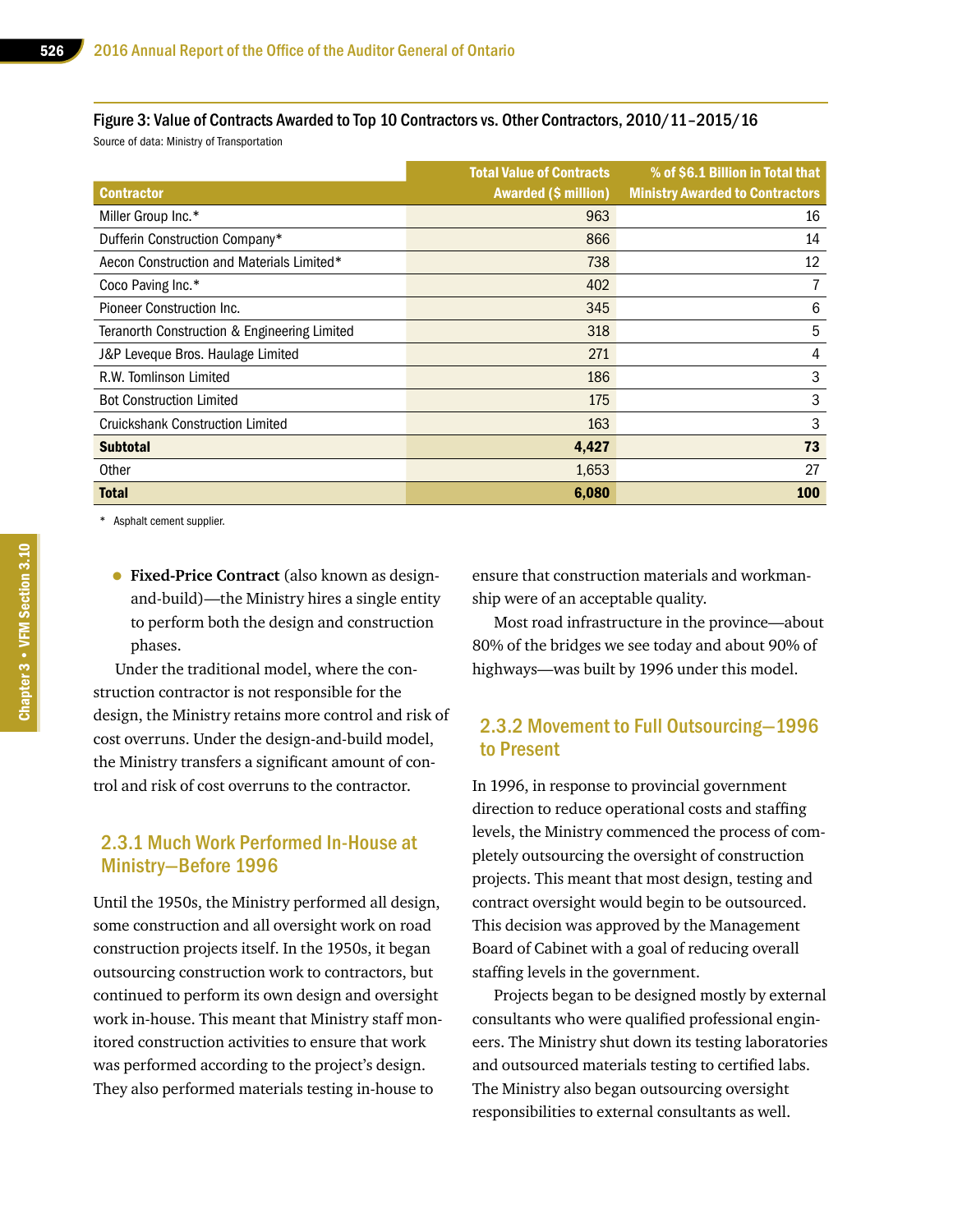The main objective was to reduce staffing; as a result, many staff were either let go or re-assigned to different priorities.

#### 2.3.3 Continued Outsourcing with the Introduction of Design-and-Build Model and Performance Specifications—2008 to Present

The fully outsourced work that began to be rolled out in 1996 followed the traditional model whereby: the design work was outsourced to consultants, after which construction contractors would bid and complete the work, and consultants again would provide oversight.

In 2008, the Ministry started exploring using the design-and-build model that it hoped would further reduce costs and speed up delivery of projects. Under design-and-build, the Ministry would also establish "performance specifications" that focus on the expected outcome of the work rather than on how that outcome is supposed to be achieved. For example, performance specifications might dictate that seven years after a highway construction job is completed, there should be little to no long cracks running deeply in the asphalt. The steps to be taken to achieve this—which would be prescribed in traditional contracts—are left up to the contractor to decide. Under this model, the contractor generally assumes greater risk because it is bidding on a project before the project has actually been designed; therefore, costs are difficult to estimate with this approach. The Ministry's risk is somewhat postponed: it depends on warranties from the contractor that the end-product will still be performing as intended at some future defined date.

The first design-build project was tendered in 2010. Since it required limited oversight, the Ministry did not need to hire expensive consultants for contract oversight. They performed the limited oversight internally through regional staff. This also allowed them to better understand the new model. By 2016, about 10% of all rehabilitation projects were design-and-build projects.

At the same time, the Ministry also started requiring extended warranties in some of its contracts for items such as asphalt. Generally, construction work comes with a standard one-year warranty. However, in projects with performance specifications, extended warranties are important to the Ministry because they can motivate the contractor to make good design and construction decisions so that the end structure will last long enough that the contractor does not have to perform work under the warranty. Warranties ranging from three years to seven years were phased in to some degree during this period.

By 2015, the Ministry's approximately 900 engineering staff had been reduced to just under 700, and about 760 contract administration staff to about 150.

# 2.4 Ministry's Procurement Process for Construction Contracts

The Ministry's process for procuring contractors for construction projects consists of five steps:

- 1. Contractors submit documents that demonstrate they have relevant construction experience, are in good financial health, free of conflict of interest, and tax compliant. They also provide references of prior construction work. The Ministry reviews this information and determines if contractors are eligible to bid. If eligible, a contractor receives a unique contractor ID number, which is also tied to any subsidiaries associated with them.
- 2. When a construction project is determined, the Ministry publicly advertises the project on its Registry, Appraisal and Qualification System (RAQS/MERX, described below). A deadline for when a contractor can submit bid prices is also posted.
- 3. The system automatically closes the tender on the bid submission deadline—this prevents the system from accepting new bids. All bid prices are published publicly on the system's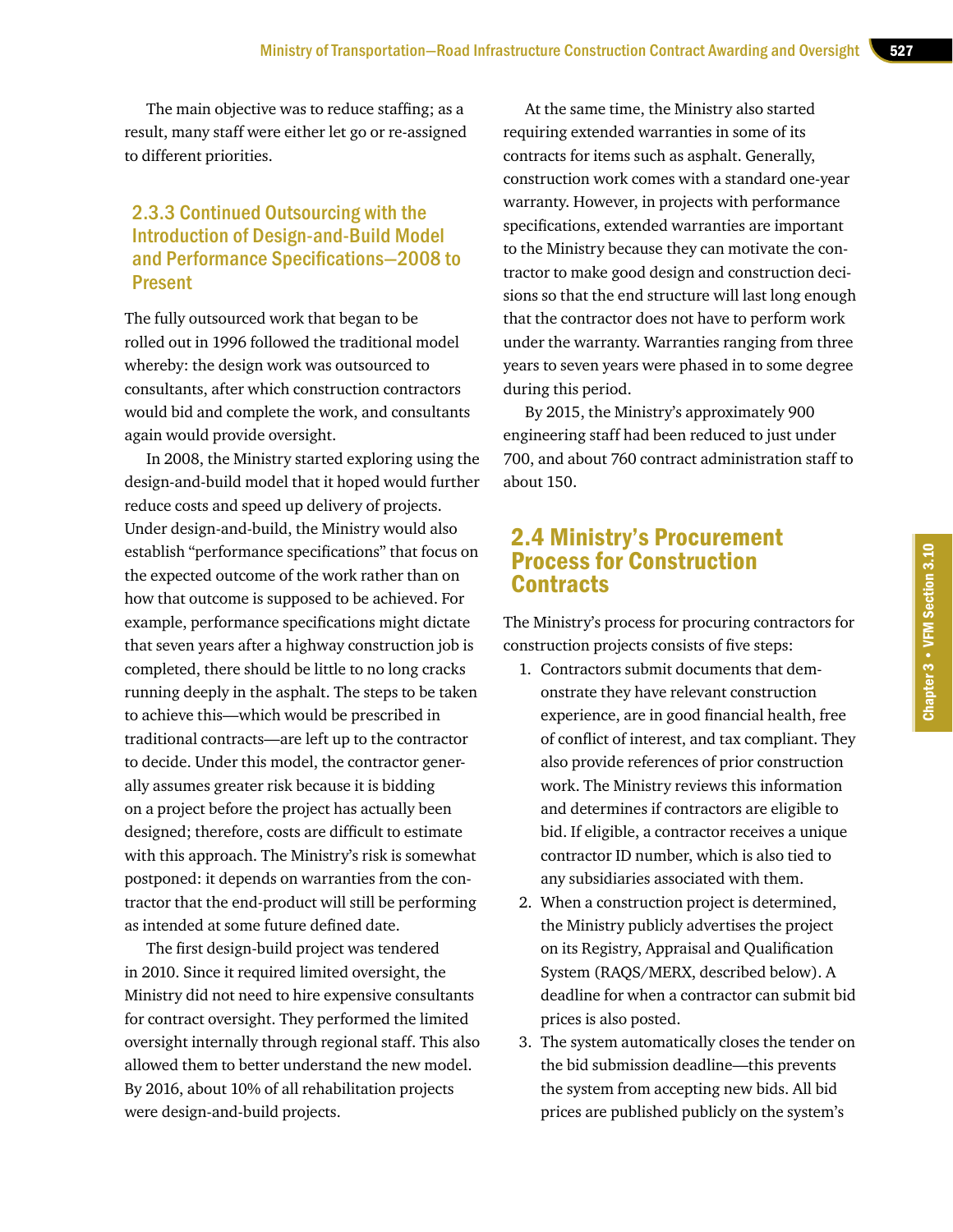site for transparency. The three lowest bidders are notified to submit a more detailed itemized bid within 24 hours.

- 4. Ministry staff evaluate the detailed itemized submissions and ensure the bids meet all the requirements.
- 5. The lowest bidder in compliance with project requirements is awarded the contract.

RAQS/MERX is a secured online tendering system that automatically checks contractors' eligibility to bid, accepts and processes bids submitted by contractors within the tendering period, and rejects late bids. The system secures the contractors' submitted bids and ensures that no one can access the system to tamper the bid, including the bid price or company name.

# 2.5 Ministry's Approval Process for Asphalt Cement Suppliers

A supplier who wants to provide asphalt cement for Ministry construction projects can approach the Ministry at any time. The Ministry inspects the supplier's facilities to ensure that the supplier has appropriate quality control processes. The Ministry also visually inspects the asphalt cement, obtains samples and tests them to ensure they meet preapproval specifications.

If the sampled asphalt cement passes the tests, the supplier's cement is added to the Ministry's approved materials list, known as the Designated Sources of Material. Approved materials can be purchased by asphalt producers, who mix the cement and aggregate to produce the asphalt that is used on roads.

During construction, the contractor has to ensure that it maintains sufficient documentation to prove to the Ministry that only designated asphalt cement has been used on the roads. Once the cement is used to create asphalt, the Ministry repeats the pre-approval tests just to ensure that the cement is of the same specification it approved for use (these pre-approval tests do not test for risk of premature cracking).

# 3.0 Audit Objective and Scope

Our audit objective with respect to construction projects in the transportation sector was to assess whether the Ministry of Transportation had effective policies and procedures in place to ensure that:

- contractors were selected in a competitive, fair, open and transparent manner that resulted in contracts being awarded to qualified bidders only, with due regard for economy;
- there was sufficient oversight of the contractors during construction; and
- final construction resulted in a high-quality asset that meets the needs of Ontarians.

Prior to commencing our work, we identified the audit criteria we would use to address our audit objective. Senior management at the Ministry agreed to our audit objective and criteria. Our audit work was primarily conducted between December 2015 and July 2016.

In conducting our work, we met with key personnel at the Ministry's head office in St. Catharines, and spoke to staff at all five of the Ministry's regional offices (Kingston, London, North Bay, Thunder Bay and Toronto) where the oversight of construction contracts takes place. We interviewed staff involved in procurement, administration and oversight of construction contracts, and examined related data and documentation (focusing on the most recent five years, between 2011 and 2016), including Ministry reports on the quality of construction work done by contractors. We performed research on construction contract administration in other jurisdictions—specifically the administration of late fines.

We also met with Ministry staff involved in the research and development of asphalt standards and testing requirements; and examined related data and documentation, including research they conducted on poor-performing pavements. We met with a professor at Queen's University (who has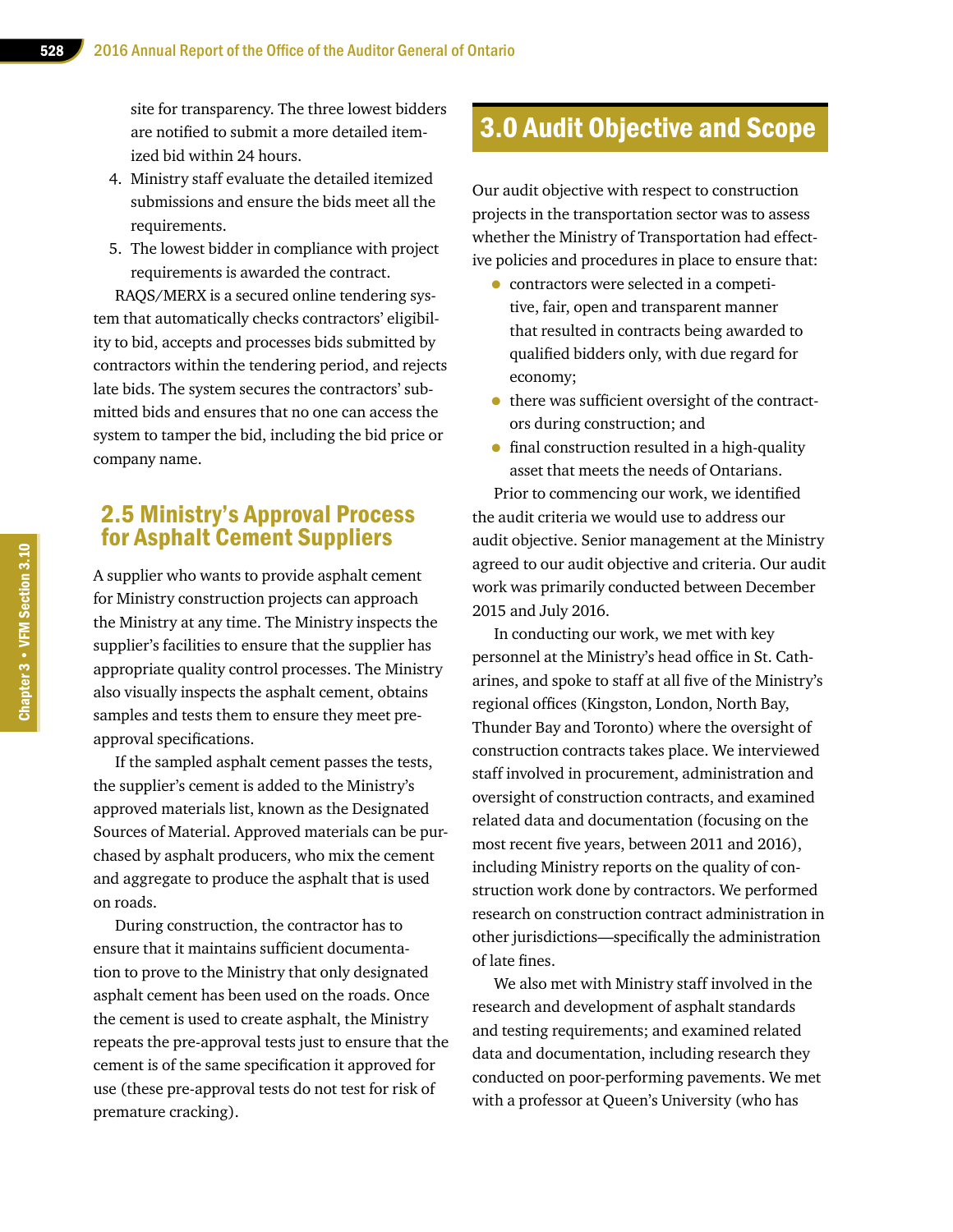been performing research on asphalt and asphalt quality since the 1990s) to understand how proper testing can aid the Ministry in predicting whether roads will crack early. We also contacted representatives from municipalities and met with the 407 ETR privatized highway company to find comparisons to Ontario's asphalt standards and testing requirements. Also, we met with ORBA and OHMPA to obtain their perspectives on the challenges they face in delivering construction contracts. As well, we reviewed the meeting minutes of the committee of the Ministry and ORBA that dealt with policy matters, and the committees between the Ministry and OHMPA that dealt with position papers related to asphalt issues.

Our audit also included a review of relevant audit reports issued by the Province's Internal Audit Division. These reports, the most recent of which was issued in October 2015, were helpful in determining the scope and extent of our audit work.

# 4.0 Detailed Audit **Observations**

# 4.1 Poor-Quality Asphalt Contributes to Additional Costs to Taxpayers for Repairs and Inconvenienced Drivers

Our audit found that the Province has a significant problem with pavement cracking years before it is supposed to. This results in increased cost to taxpayers for highways being repaired or repaved prematurely, and increased inconvenience and time lost for drivers forced to endure frequent road construction. The Ministry of Transportation (Ministry) has known since 2004 that pavement is cracking prematurely because poor-quality asphalt cement that cannot adequately withstand winter conditions in Ontario was being supplied and used on highways. Yet, as discussed in **Section 4.2.1**, it has repeatedly accommodated the asphalt industry's requests to delay implementing two new tests the Ministry validated in 2007, that could be used to ensure that the industry supplies higher-quality asphalt cement.

Is the overall condition of Ontario's highways deteriorating? Although the Ministry's Pavement Condition Index (Index) suggests that pavement conditions are getting better, it does not accurately reflect road conditions. The Index indicates that pavement quality has improved by 8% over the last ten years, but this measure does not track how many cracks have occurred and whether they did so within a reasonable period of time.

The Index measures the smoothness of the road, meaning that if it was cracked and repaired, the Index would measure it as okay—but it would not measure whether the pavement performed poorly and cracked prematurely.

Once cracks are filled, the Index records the condition of the road as being good. It does not indicate if expensive repair work was needed long before the anticipated life expectancy of the pavement was reached. If the Ministry tracked more variables, the Index would likely paint a worse picture of the condition of Ontario's highways.

Ministry staff at each regional office have identified concerns about the lifecycles of their highways being reduced significantly in recent years. Engineers in one Ministry region tracked, documented and were able to provide us details on sections of highways requiring repairs and replacement. They confirmed to us that the lifecycle of many highways in that region had been reduced by between 50% and 60% from the normal lifecycle of 15 years (see **Figure 4** for examples of highways that needed early replacement). Although the Ministry plans and budgets for highways to have an average life expectancy of 15 years before they need to be completely removed and repaved, we noted numerous instances where sections of highways needed to be replaced many years earlier (**Section 4.4.2** discusses the additional costs incurred by the Ministry because of this).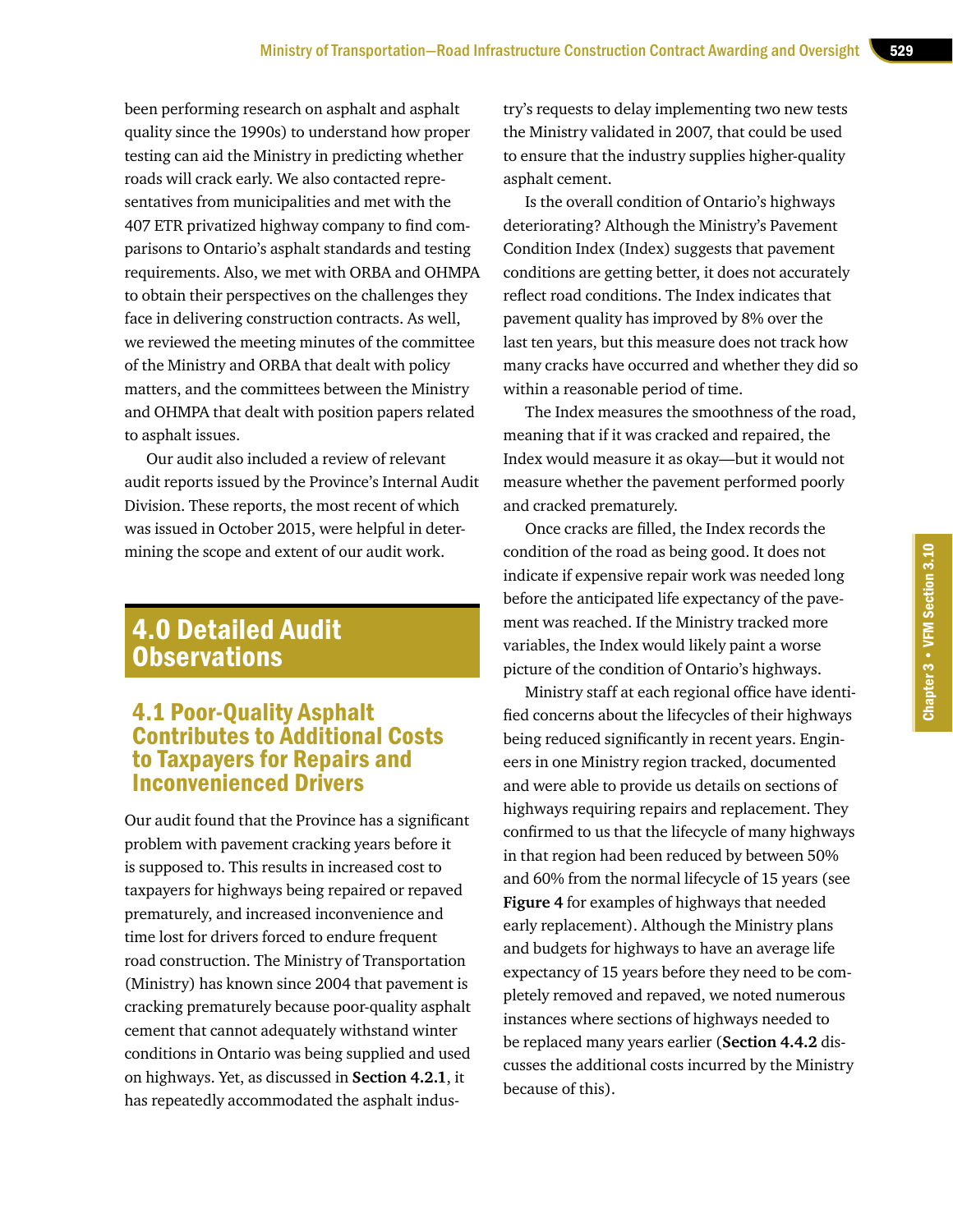Figure 4: Reduced Age of Specific Sections of Highways in Ministry's Central Region Source of data: Ministry of Transportation

| <b>Highway</b>                                   | <b>Age of Highway Section When</b><br><b>Replacement Required (Years)</b> |
|--------------------------------------------------|---------------------------------------------------------------------------|
| A 10-km section of Highway 403 completed in 2006 | 5                                                                         |
| A 15-km section of Highway 12 completed in 2007  | 8                                                                         |
| A 7-km section of Highway 400 completed in 2009  | 6                                                                         |
| A 9-km section of Highway 10 completed in 2009   | 8                                                                         |
| A 10-km section of Highway 400 completed in 2010 | 5                                                                         |
| An 8-km section of Highway 403 completed in 2010 | 6                                                                         |

#### Figure 5: Comparison of Good-Performing Pavement and Poor-Performing Pavement

Source of data: Ministry of Transportation



13-year-old highway performing as expected, in Petawawa, Ontario.

#### 4.1.1 Ministry Allowed Asphalt Industry to Use Poor-Quality Cement in Making Asphalt

As discussed in **Section 2.2.1**, the Ministry's introduction of SuperPave in 1996 resulted in significant improvement in pavement quality; in particular, rutting was essentially eliminated. However, there continued to be problems with cracking even after the introduction of SuperPave. The Ministry noticed that roads had begun cracking in all directions, as opposed to mainly horizontal cracks prior to SuperPave. Even more significantly, pavements were cracking long before they were supposed to. As discussed in **Section 4.1.2**, premature cracks add millions to the Ministry's highway-repair costs. (**Figure 5** shows premature cracking versus what asphalt should look like when performing



Six-year-old highway with premature cracks, in Coldwater, Ontario.

as expected.) In this section, we discuss what was causing these cracks.

Starting in 2000, Ministry experts, including engineers, studied nine highway pavement jobs that had premature cracking. Whereas these highways should not have experienced much cracking earlier than 15 years, the Ministry noted cracks as early as four years. Some examples include:

- Within four years, an 11-km section of Highway 41 in south-eastern Ontario had 66 km of cracks running through it.
- Within five years, a 13-km section of Highway 7 in south-eastern Ontario had 131 km of cracks running through it.
- Within six years, a section of Highway 62 in eastern Ontario had about 13,000 cracks.

Premature cracking similar to these examples was found in all regions of the province.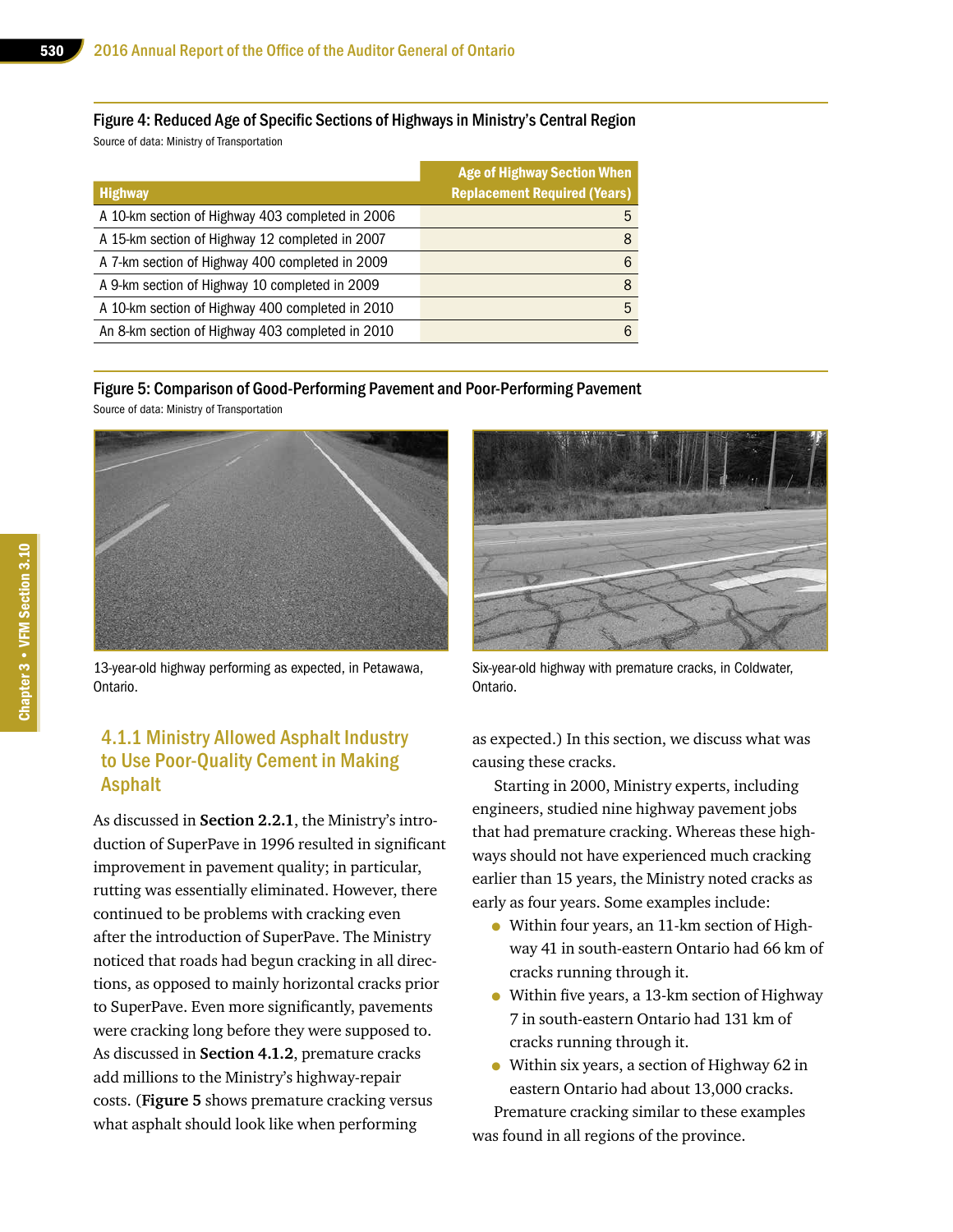Working alongside external experts in the field, the Ministry ran field trials, retested asphalt and came to the conclusion that the problem resided with how the asphalt industry was creating "performance-graded asphalt cement." (SuperPave's Aggregate Mix Design process and the construction of the foundation of the road, or road beds, were not the problem). The asphalt industry, specifically the asphalt cement suppliers, were adding cheaper materials, notably excessive amounts of recycled engine oil, into the cement they supplied for use on Ministry projects. The suppliers' cement was still able to pass the SuperPave tests used by the Ministry even when the cement contained large amounts of recycled engine oil. Unmodified asphalt cement costs about \$540/tonne, whereas recycled engine oil, which is basically used car engine oil, is a waste product that costs very little to acquire. Thus, it was very profitable for the asphalt industry to mix almost-free recycled engine oil into asphalt cement. (Since the Ministry deals directly only with contractors in its procurements, and not with asphalt cement suppliers, it has no way of knowing whether cheaper materials bought by the contractor result in savings to the Ministry through lower bid prices).

The use of recycled engine oil in itself does not cause premature cracks and reduce the life of highway pavements; rather, it is excessive use of this material that causes premature cracks. In colder climates like Ontario's in winter, excessive amounts of recycled engine oil greatly reduces the life of a highway because it becomes hard and brittle in colder winter temperatures. Therefore, after a winter or two, pavement with excessive recycled engine oil will show a large number of cracks that should not occur for some 12 to 18 years.

Ministry staff informed us that it wanted to implement tests that would predict whether pavement would crack prematurely regardless of whether recycled engine oil was added or not. This is because implementing better tests that could cover a range of additives was seen as a better longterm solution. The Ministry's implementation of these tests is discussed in **Section 4.2**.

#### 4.1.2 Premature Cracks Significantly Increased Ministry's Highway-Repair Costs

The Ministry annually allocates funds for minor repair work including repairing cracked pavements. Since 2007, this budget has almost tripled, increasing from \$45 million to \$125 million per year. (This amount is included in the 10-year, \$14-billion capital budget discussed in **Section 2.1.1**.) Minor cracks that penetrate only the topmost layer of pavement can be sealed with a crack sealant, at a cost of about \$7,500 per kilometre of cracks. However, when cracks are severe, a highway needs to be resurfaced; this costs about \$180,000 for each kilometre of a highway lane. Thus, for example, on a four-lane highway, it would cost \$720,000 to resurface all four lanes for one kilometre. Further, sealing and repairing cracks is a short-term solution; if a highway is poorly paved or the asphalt used is of poor quality resulting in constant cracking, it could need to be resurfaced as often as two times during the 15-year expected life of the highway—costing about \$1.4 million in unexpected costs for one kilometre of a four-lane highway.

During our audit, we identified that highways across all regions of the province had pavement issues where cracks had to be fixed much earlier than the expected life of 15 years. Unfortunately, the Ministry did not maintain sufficient documentation for us to be able to calculate the full extent of the pavement problem province-wide and the total cost for repairing premature cracking. Nevertheless, as shown in **Figure 6**, we did identify five major highway jobs where the Ministry had documentation that enabled us to calculate the total cost of repairing premature cracking. In one of these cases, pavement needed to be repaired due to cracking within only one year of having been laid.

We noted that the Ministry paid a total of about \$143 million when it originally paved these five highways. Test results at the time showed that the pavement quality was good, so four of the five contractors received bonuses. The average of the bonuses they received was \$687,000. However, within one to three years, the Ministry had to repair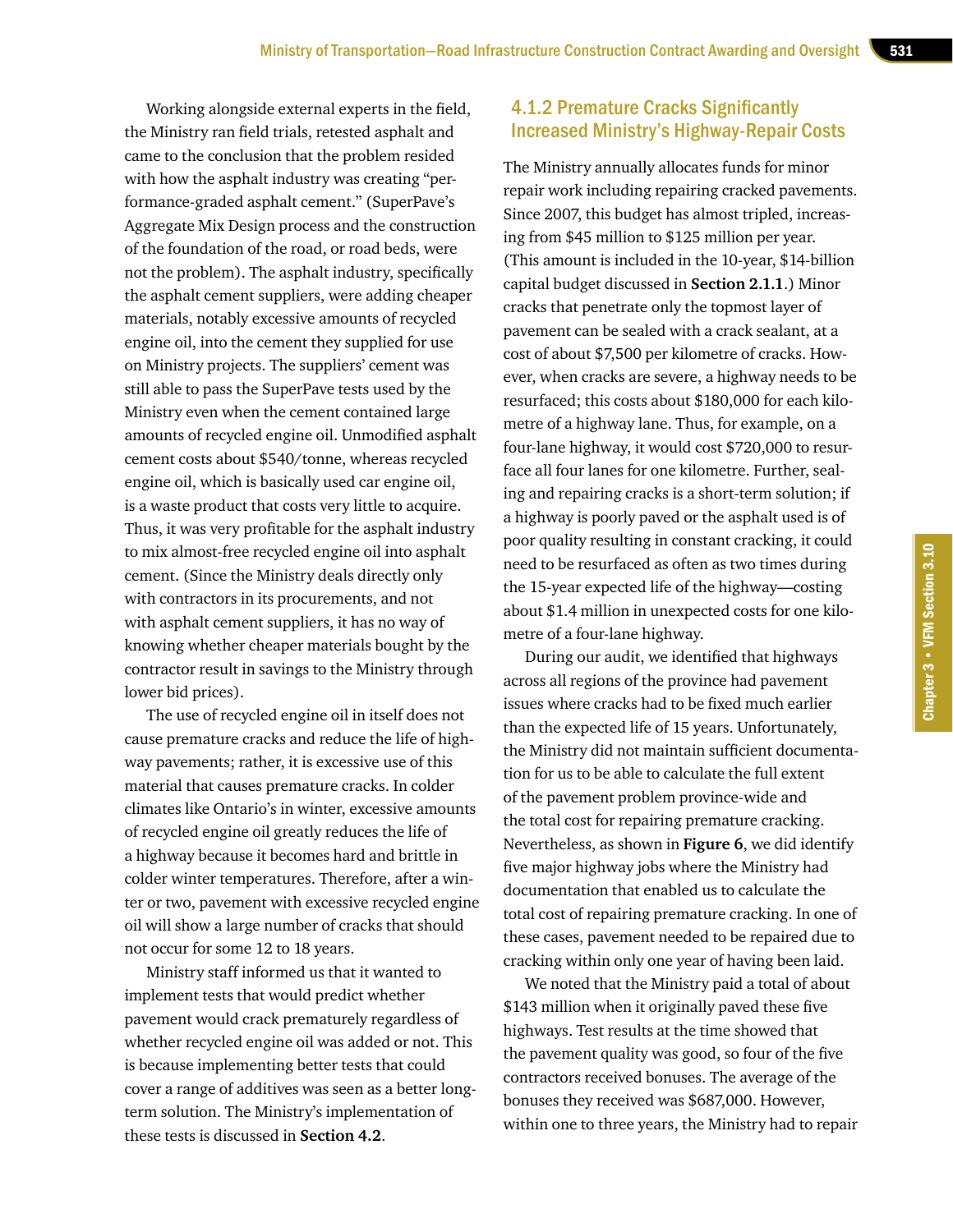#### Figure 6: Increased Costs Resulting From Having to Repair Premature Cracks

Source of data: Ministry of Transportation

|                         | <b>Cost of Originally</b><br>Paving the Highway (\$) | <b>Cost of Having to Repair</b><br><b>Premature Cracks (\$)</b> | <b>Subsequent Repair</b><br><b>Costs as a % of Original</b><br><b>Paving Costs (%)</b> |
|-------------------------|------------------------------------------------------|-----------------------------------------------------------------|----------------------------------------------------------------------------------------|
| <b>Highway</b>          | A                                                    | B                                                               | B/A                                                                                    |
| Section of Highway 400* | 6,913,000                                            | 3,372,000                                                       | 49                                                                                     |
| Section of Highway 403* | 23,226,000                                           | 12,280,000                                                      | 53                                                                                     |
| Section of Highway 7*   | 89,246,000                                           | 700,000                                                         | $\mathbf{1}$                                                                           |
| Section of Highway 10*  | 11,239,000                                           | 5,500,000                                                       | 49                                                                                     |
| Section of Highway 23   | 11,885,000                                           | 1,210,000                                                       | 10                                                                                     |
| <b>Total</b>            | 142,509,000                                          | 23,062,000                                                      | 16                                                                                     |

\* The contractor on this contract also received a bonus. The average of all bonuses received on the four contracts in this figure was \$687,000.

pavement on all five jobs at an additional cost of \$23 million. These costs could have been avoided if the asphalt cement had not been of poor quality. Ministry staff told us that, in some cases, even this rehabilitated pavement was of such poor quality that it would likely need to be repaired again or even replaced.

One of the highway jobs we reviewed clearly illustrated the extent of the poor quality of the asphalt that was being laid. For example, a 10-km stretch of Highway 403 was paved in late 2006 for about \$23 million. Test results indicated that the pavement was of excellent quality and thus should have lasted until 2021. The contractor received \$686,000 in bonuses because test results indicated that the asphalt met all of the Ministry's requirements. However, between 2008 and 2011, that section of highway was rehabilitated twice at an additional cost of \$12.3 million:

- The first rehabilitation, in 2008, cost the Ministry \$489,000 to seal 100,000 metres of cracks.
- Because the condition of the road continued to deteriorate after 2008, during 2010 and 2011, sections of highway were re-paved, costing the Ministry \$11.6 million plus an additional \$218,000 in bonuses paid to the contractor because test results indicated it had used high-quality asphalt.

However, the Ministry predicts that some of this repaved highway will need to be rehabilitated for a third time within the 15 years it was expected to have lasted with little to no cracks.

#### 4.1.3 Ministry Paid Bonuses to Contractors for Asphalt Quality Even Though the Asphalt Cracked Prematurely

As discussed in **Section 4.1.1**, the Ministry has known since 2000 that asphalt throughout the province was beginning to crack prematurely. We also found that the Ministry did not implement tests to determine whether the asphalt laid would crack prematurely, however, it still continued to award asphalt bonuses (the tests they did perform are not the tests needed to detect the premature cracking we discuss the shortfalls in testing in more detail in **Section 4.2.1**). **Figure 7** shows in detail how these bonuses are calculated.

In addition, one would expect contractors to pave asphalt as specified in their contracts without being awarded an extra bonus payment for doing so. However, the Ministry pays contractors bonuses when the asphalt they use on highways meets the Ministry's requirements—something contractors are always expected to do. (Penalties can also be applied in some cases if the asphalt is of poor quality.)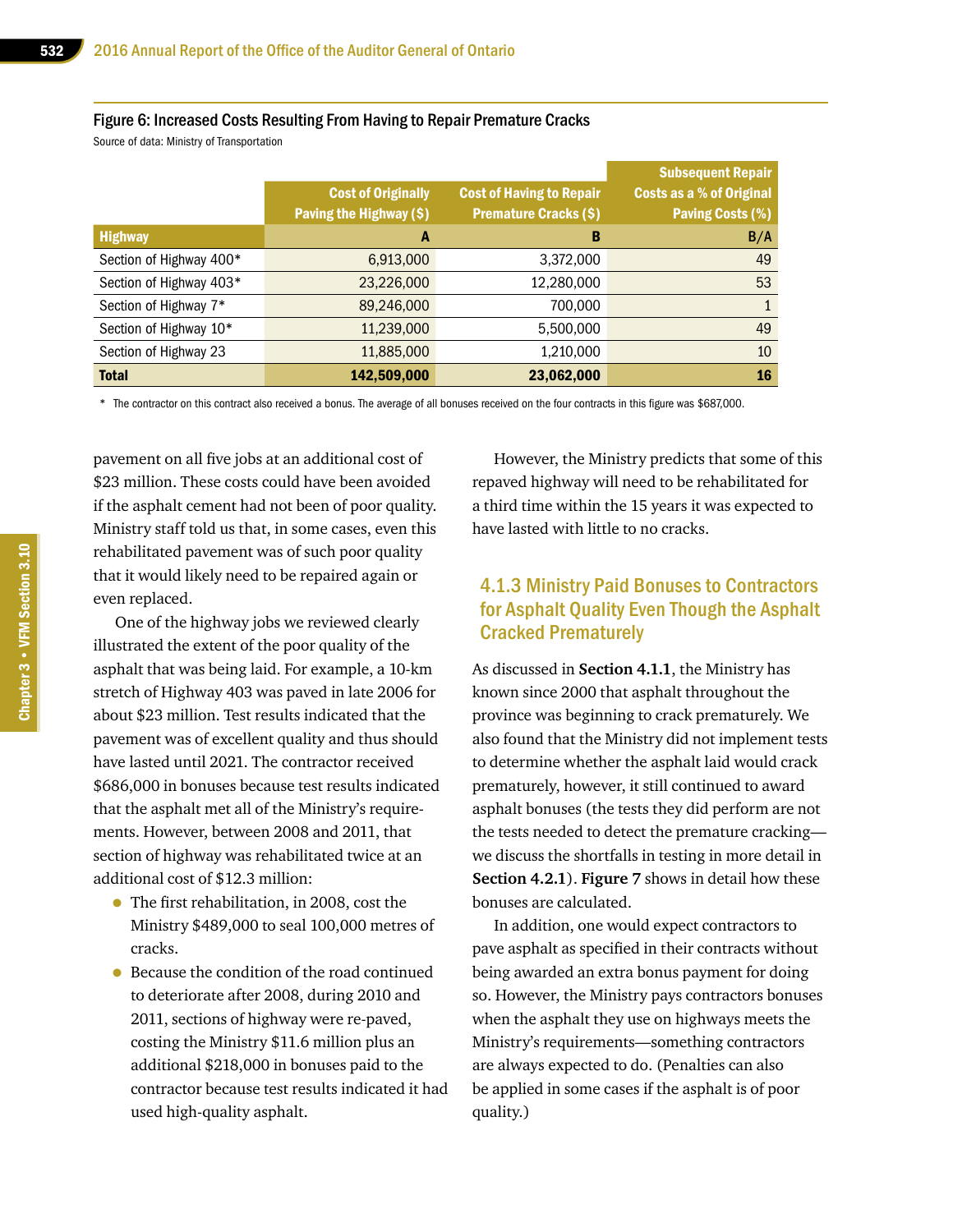#### Figure 7: How Bonuses to Contractors for Asphalt Quality Are Calculated

Source of data: Ministry of Transportation

|                                                                                                                                                                  |                                                                                                                             | <b>Bonus Paid as % of</b><br>Total Value of the |
|------------------------------------------------------------------------------------------------------------------------------------------------------------------|-----------------------------------------------------------------------------------------------------------------------------|-------------------------------------------------|
| <b>Asphalt Quality Test</b>                                                                                                                                      | <b>Contractor Receives Bonus If</b>                                                                                         | <b>Asphalt Used</b>                             |
| Compaction test: to ensure that pavement has<br>been densely compacted                                                                                           | At least 96% of all samples meet the specified<br>density rating.                                                           | Up to $3\%$                                     |
| Air voids test:* to ensure that there are not too<br>many air voids in the pavement                                                                              | Air void content in at least 98% of all samples<br>does not exceed the maximums allowed.                                    | Up to $2\%$                                     |
| Asphalt test: to ensure that a sufficient quantity of<br>asphalt cement has been used and that the right<br>proportion of various aggregates, or rocks, are used | At least 96% of all samples have enough asphalt<br>cement, and have used the right proportion of the<br>various aggregates. | Up to $2\%$                                     |

\* Air voids are small pockets of air that occur between the aggregate particles in the final compacted asphalt mix or what we know as pavement. A certain percentage of air voids is necessary to allow for some additional pavement compaction under traffic and to provide spaces into which small amounts of asphalt can flow during this subsequent compaction.

In 2012, the Ministry paid contractors about \$8.8 million in these bonuses. It has stopped tracking the amounts paid since 2012 because of increased workload and lack of time. But since bonuses are calculated on the price of asphalt, which has increased by about 8% since 2012, it is reasonable to estimate that yearly bonus payments have continued to total at least \$8.8 million.

We further noted that the Ministry's four largest contractors are also asphalt cement suppliers, so their asphalt bonuses were in addition to the revenue they made by supplying the asphalt cement as well. (As discussed earlier in **Section 4.1.1**, asphalt cement containing excessive amounts of recycled engine oil had resulted in premature cracks in pavements).

# RECOMMENDATION 1

To ensure that cracks on highways are minimized and that highways can remain problemfree for the duration of their expected life cycle, the Ministry of Transportation should:

- review the practice of paying bonuses to contractors for providing asphalt that meet contract specifications; and
- assess whether contract amounts should be withheld when all contract specifications are not met.

## MINISTRY RESPONSE

The Ministry appreciates the recommendations made by the Auditor General regarding how we pay contractors for asphalt placed on provincial highways. We agree that payment for asphalt should be linked to the quality of the asphalt and its expected durability. As part of our Action Plan, the Ministry will review our current practice of paying bonuses or deducting financial consequences for asphalt quality. The Ministry is committed to continuing our efforts to enhance our specifications and payment procedures related to asphalt and, more specifically, improving the quality of the asphalt cement used to produce the asphalt used on our highways.

# 4.2 Ministry Agreed to the Asphalt Industry's Requests to Delay Implementing Tests That Would Identify Asphalt Likely to Crack **Prematurely**

It is a reasonable and accepted practice for government ministries to work collaboratively with suppliers of products and services they rely on, and it is legal for registered lobbyists representing such suppliers to meet with and provide advice to government staff and officials. In the case of highways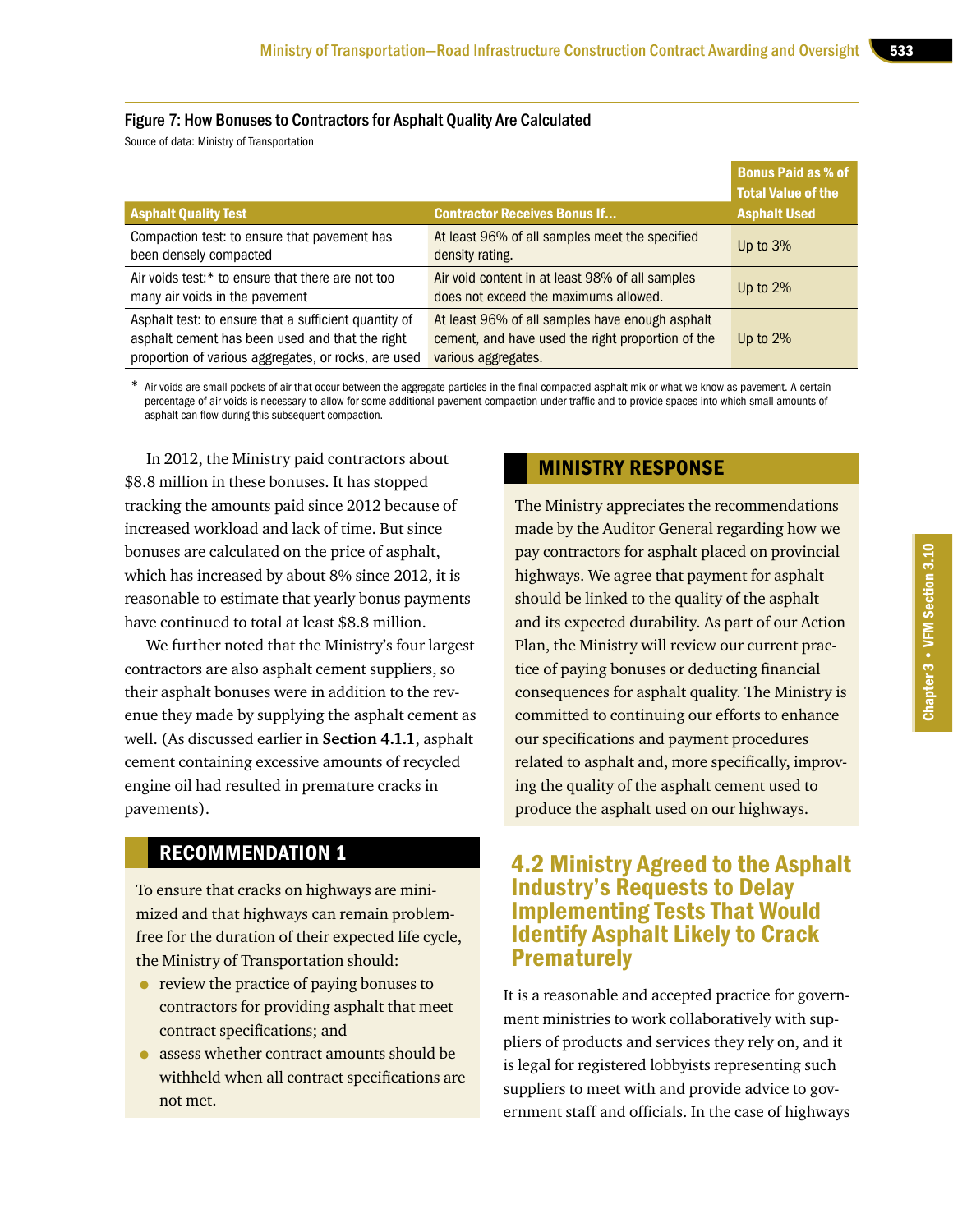#### Figure 8: Chronology of Key Events Relating to Issue of Asphalt Cracking Prematurely

Source of data: Ministry of Transportation

| Year      | <b>Event</b>                                                                                                                                                                                                                                                                                                         |
|-----------|----------------------------------------------------------------------------------------------------------------------------------------------------------------------------------------------------------------------------------------------------------------------------------------------------------------------|
| 2000      | Ministry of Transportation (Ministry) becomes aware of the premature cracking of pavement and issues<br>related to the quality of asphalt.                                                                                                                                                                           |
| 2003-2007 | Ministry conducts various trials and reaches the conclusion that poor-quality asphalt cement used in the<br>asphalt is linked to poorly performing (prematurely cracking) pavements.                                                                                                                                 |
|           | Ministry, in partnership with Queen's University, also works on developing tests (Enhanced Tension and<br>Extended Aging) that will better predict the likelihood of pavement cracking prematurely. They conduct<br>validation tests that demonstrate the effectiveness of the developed tests.                      |
| 2007      | The Ministry completes the development of both the Enhanced Tension and Extended Aging tests and<br>recommends implementation of these tests as acceptance criteria for asphalt cement on Ministry contracts.                                                                                                        |
|           | Ontario Hot Mix Producers Association (OHMPA) objects to the implementation of these tests, and begins<br>lobbying efforts against incorporating them in contracts.                                                                                                                                                  |
| 2008      | A joint Ministry-OHMPA asphalt committee is formed to address the industry's concerns with the new<br>proposed tests, and to determine when to implement them.                                                                                                                                                       |
| 2012      | An independent engineer verifies that Extended Aging test developed by the Ministry (in partnership with<br>Queen's University) was best able to predict the premature cracking of pavement.                                                                                                                         |
| 2012      | The joint asphalt committee agrees to implement only the Enhanced Tension test as acceptance criteria on<br>all Ministry contracts.                                                                                                                                                                                  |
| 2014      | The Ministry tries to implement Extended Aging test as acceptance criteria on all Ministry contracts. OHMPA<br>objects to the Extended Aging test and requests the Ministry not to implement the test.                                                                                                               |
| 2015      | OHMPA requests the Ministry to defer implementation of Extended Aging test on all Ministry contracts, citing<br>cost and supply chain issues as a concern. The Ministry agreed to defer full implementation and instead,<br>implementation of the Extended Aging is phased in and used only on 10 contracts in 2015. |
| 2016      | The Ministry continues not to implement Extended Aging test on all Ministry contracts but includes the test<br>in only 30 contracts.                                                                                                                                                                                 |

and bridges, the asphalt-production industry and the highway-construction industry have expert technical knowledge and experience for which it is prudent for the Ministry of Transportation to avail itself. That said, it is important for decision makers in any ministry to remain vigilant that suppliers' best interests not outweigh the best interest of taxpayers.

We found instances where decisions made by the Ministry were not in the Ministry's—and hence, Ontarians'—best interests, but were instead responses to pressure from the Ontario Hot Mix Producers' Association (OHMPA) and the Ontario Road Builders' Association (ORBA). Ministry staff that work with industry representatives told us that they believed the Ministry's prevalent "collaborative culture" of working with the industry had gone too far, resulting in OHMPA and ORBA being able

to influence actions that favoured the industry over the Ministry. In **Section 4.2.1**, we discuss how, under pressure from OHMPA, the Ministry delayed for years instituting quality tests that would have addressed the serious problem of prematurely cracking pavement. See **Figure 8** for a chronology of key events relating to the issue of asphalt cracking prematurely.

#### 4.2.1 Ministry Delayed Implementing Tests That Would Identify Asphalt Likely to Crack **Prematurely**

From 2000 to 2007, Ministry experts studied the problem of premature cracking of pavement. In 2007, after spending four years working with an expert at Queen's University to develop and prove the validity of tests, Ministry engineers developed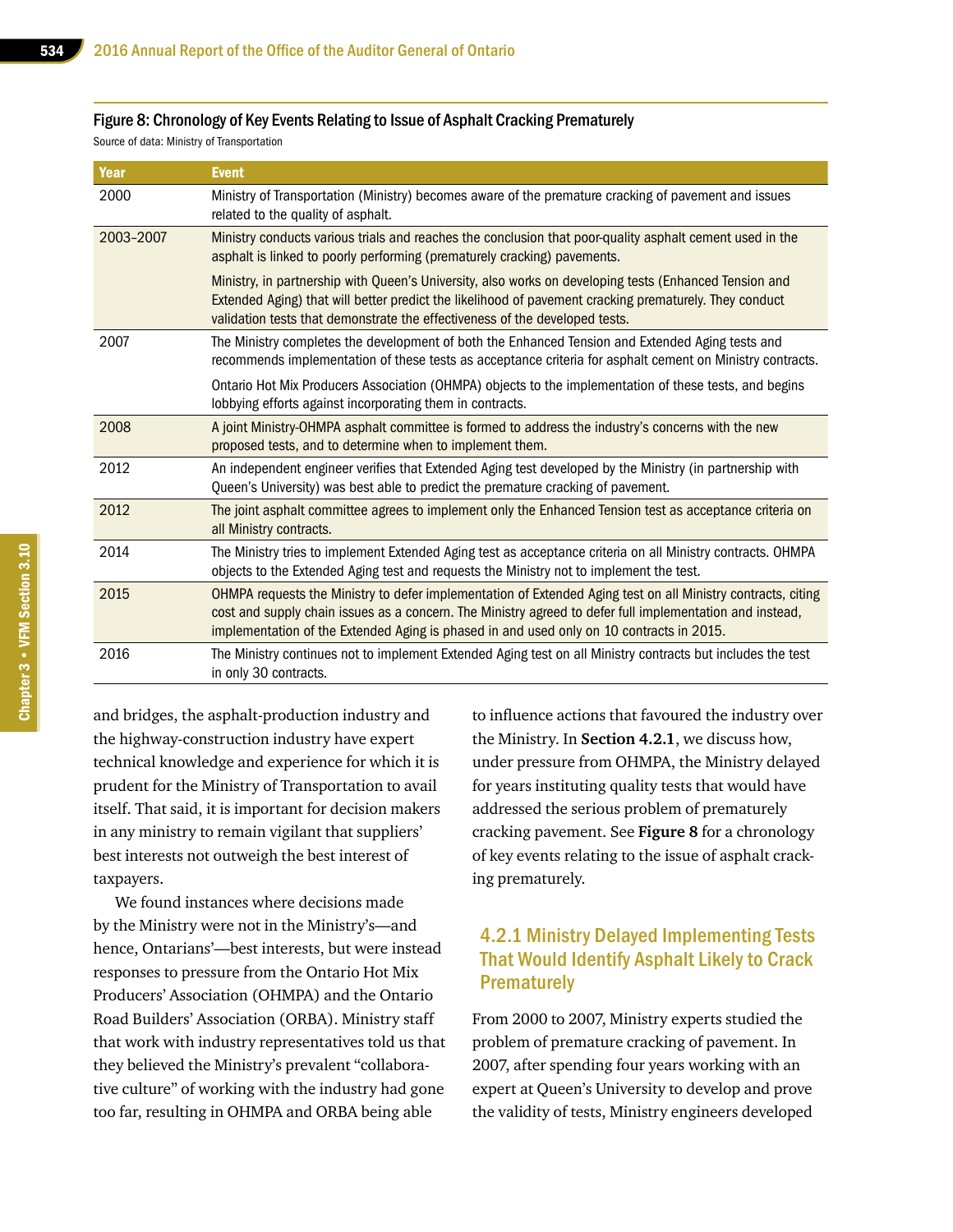two new tests that, in combination, could better predict whether asphalt would crack. Yet it still has not fully implemented them both; the **Enhanced Tension test** was implemented in 2012—five years after it was developed and the **Extended Aging test** was only recently introduced in some contracts in 2015. The tests are described below.

- The **Enhanced Tension test** gauges whether pavement is flexible enough. Pavement that has more flexibility can withhold more stress throughout its life span. This test is particularly important for heavily travelled roads.
- The **Extended Aging test** predicts how well pavement will hold up in cold temperatures. In this test, asphalt cement is put under heavy pressure for 20 hours. After the 20 hours of "aging", the sample is chilled for 72 hours (this is done to replicate winter conditions in Ontario); within these 72 hours, a standard engineering test is performed whereby a weighted load is applied on the sample (at three different intervals) to assess how it reacts. In comparison, the chilling process in the previous aging tests was only one hour and the weighted load was applied only once. The Ministry and Queen's University experts found that the 72 hour process was a much better predictor of how the asphalt cement would perform and whether the pavement would crack.

Although the asphalt cement suppliers agreed that overly modifying cement with the inclusion of recycled engine oil is detrimental to pavement performance, it aggressively opposed implementing these two new tests that could detect the poorly performing asphalt and premature cracking.

One might reasonably expect that when the Ministry recognizes that something can be done to improve the poor quality of highways being provided by its contractors, it would insist that the contractors—and, if necessary, their suppliers—quickly take action to improve the quality of their work. After all, the Ministry is the client paying the contractors many millions a year. But

this is not what occurred. Ministry staff explained to us that instead of a traditional client/supplier relationship between the Ministry and contractors, the Ministry's approach is to work "collaboratively" with the industry.

Therefore, the Ministry did not change the specifications for the asphalt it is paying for nor implement the tests to determine whether asphalt would crack prematurely. Instead, it has agreed that decisions such as these be discussed with OHMPA in a joint pavement committee (made up of OHMPA and Ministry representatives), and that any changes be agreed to and approved by that group. We also noted that when OHMPA was not satisfied with discussions at the joint pavement committee, it progressively approached senior Ministry officials on several occasions to not have the tests implemented.

#### Enhanced Tension Test Implemented Five Years Late

The Enhanced Tension test was implemented in 2012—five years after it was developed and validated.

When the test was first brought forward by the Ministry, OHMPA representatives questioned the validity of the test. They disputed testing methodologies with technical staff, and reached out to the Ministry, requesting that the test not be implemented.

They also proposed two alternative tests, which the Ministry agreed to adopt, however neither test actually addressed the issue of premature cracking. One test intended to predict whether pavement would rut—but rutting had already been eliminated in 1996 with the introduction of SuperPave. The other test was intended to limit the amount of recycled engine oil that could be in asphalt cement—but the limit was proposed by the industry and thus may not have been adequate, and as a result the test did not solve the Ministry's cracking issues. (In addition, as discussed in **Section 4.1.1**, the Ministry did not want to prescribe limits on the amount of recycled engine oil that could be used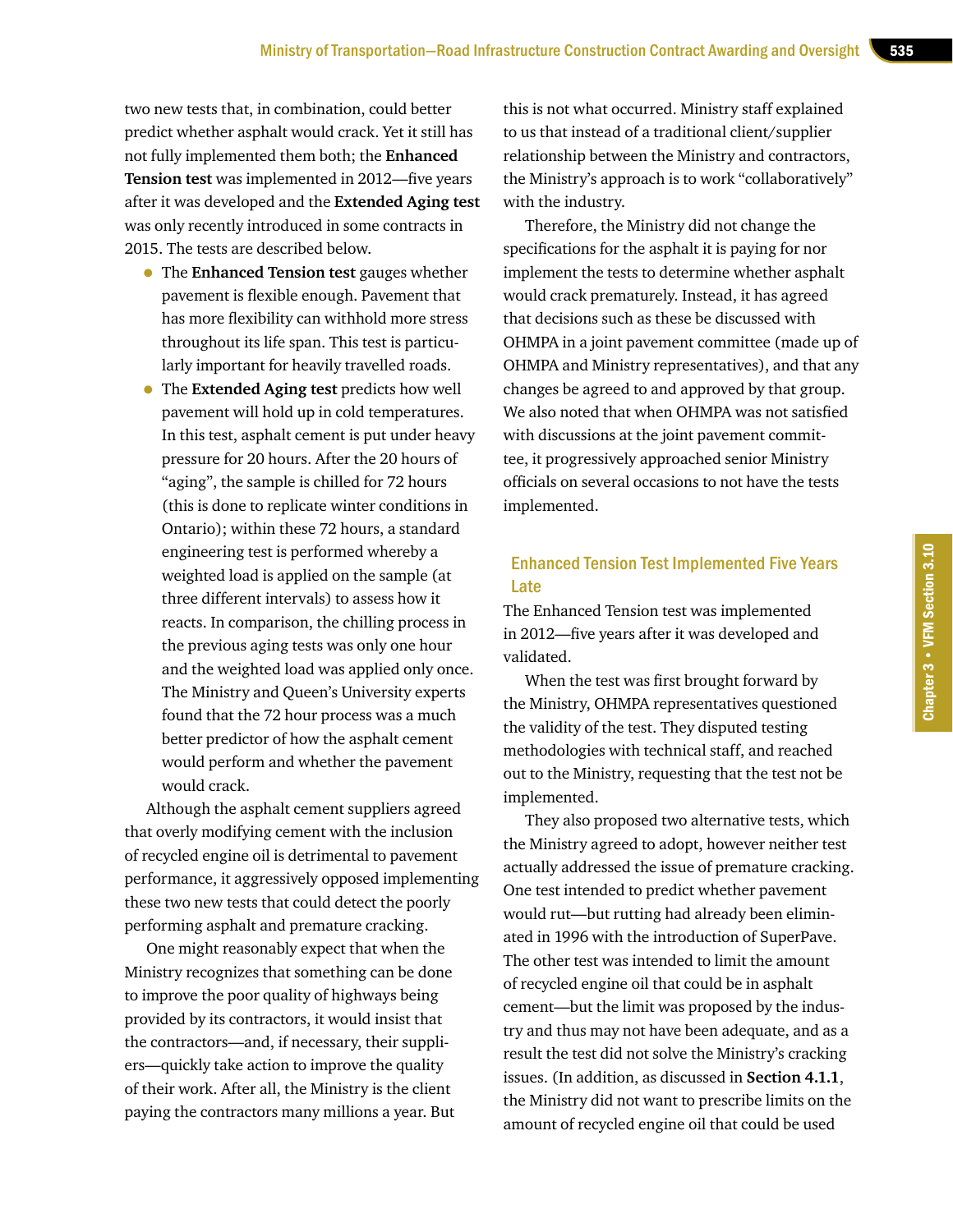in asphalt cement, instead it wanted to implement better tests that could predict whether asphalt laid would crack prematurely).

After five years, OHMPA representatives on the joint pavement committee agreed with Ministry representatives to implement the Enhanced Tension test in 2012.

#### Extended Aging Test Still Not Implemented Across All Contracts

Although the Extended Aging test was recommended for implementation in 2007, it has only been implemented for use on some of the Ministry's contracts. As a result of OHMPA and the asphalt industry's requests, the Ministry chose to phase in the implementation of the test instead of implementing it across all contracts.

The industry's position was that the Extended Aging test's 72-hour test process was not an accurate predictor of the likelihood of pavement cracking, even though Ministry and Queen's University experts had concluded it was.

As a result, the Ministry agreed to have an independent engineer review the already-verified testing methodology. This engineer had 30 years of experience in this field and was considered an expert in asphalt and SuperPave. In 2012, the independent engineer confirmed the Ministry's original findings and concluded that the test was able to predict the future performance of pavement with a good degree of certainty. In scientific terms, this meant that the test was accurate in predicting whether pavements would crack early. However, the industry objected to the engineer's results.

Rather than acting upon the independent engineer's findings, the Ministry again accommodated OHMPA's request and agreed to wait for results of more field trials on highway construction jobs before implementing the test. In late 2014, results showed that two sections of pavement on Highway 403 performed significantly differently. For one section, the contractor was not required to perform the Extended Aging Test before laying the asphalt;

that pavement cracked within three years. In the second section, the contractor was required to meet the requirements of the Extended Aging Test on its asphalt before laying it—that section of highway was still crack-free three years later.

With results now confirmed and validated numerous times, the Ministry had planned to implement the test that year. OHMPA objected to its implementation, stating that it needed more time to develop a better supply chain network. Industry members escalated the matter within the Ministry. The Ministry again agreed to delay implementation until the industry's concerns were addressed. As a result, instead of implementing the test across all contracts in 2015, the Ministry chose to phase-in implementation. The Ministry informed us that this approach was chosen to allow OHMPA time to adapt to the new testing regime, even though OHMPA had been aware of this proposed change since 2007, giving it plenty of time to adapt. Moreover, as **Figure 9** shows, some municipalities (as well as the privatized Highway 407) had begun implementing the Extended Aging test across all their road construction contracts as early as 2010. OHMPA had been able to satisfy the new asphalt standards in large municipalities, so it was questionable why it was unable to do so for the Province.

#### Figure 9: Year in which Municipalities and Highway 407 Began Implementing the Extended Aging Test Source of data: Municipality and Highway 407 Representatives

| <b>Municipality</b>    | <b>Year Test Implemented</b>                            |
|------------------------|---------------------------------------------------------|
| Kingston               | 2010                                                    |
| Durham Region          | 2014                                                    |
| Hamilton               | 2015                                                    |
| Peel Region            | 2015                                                    |
| Timmins                | 2015                                                    |
| 407 Privatized Highway | 2015                                                    |
| Ministry               | Yet to be implemented on<br>most construction projects* |

\* The Ministry began implementing this test only on some contracts in 2015. This test was implemented in 10 contracts in 2015 and 30 contracts in 2016 (the Ministry annually tenders about 250 highway construction contracts).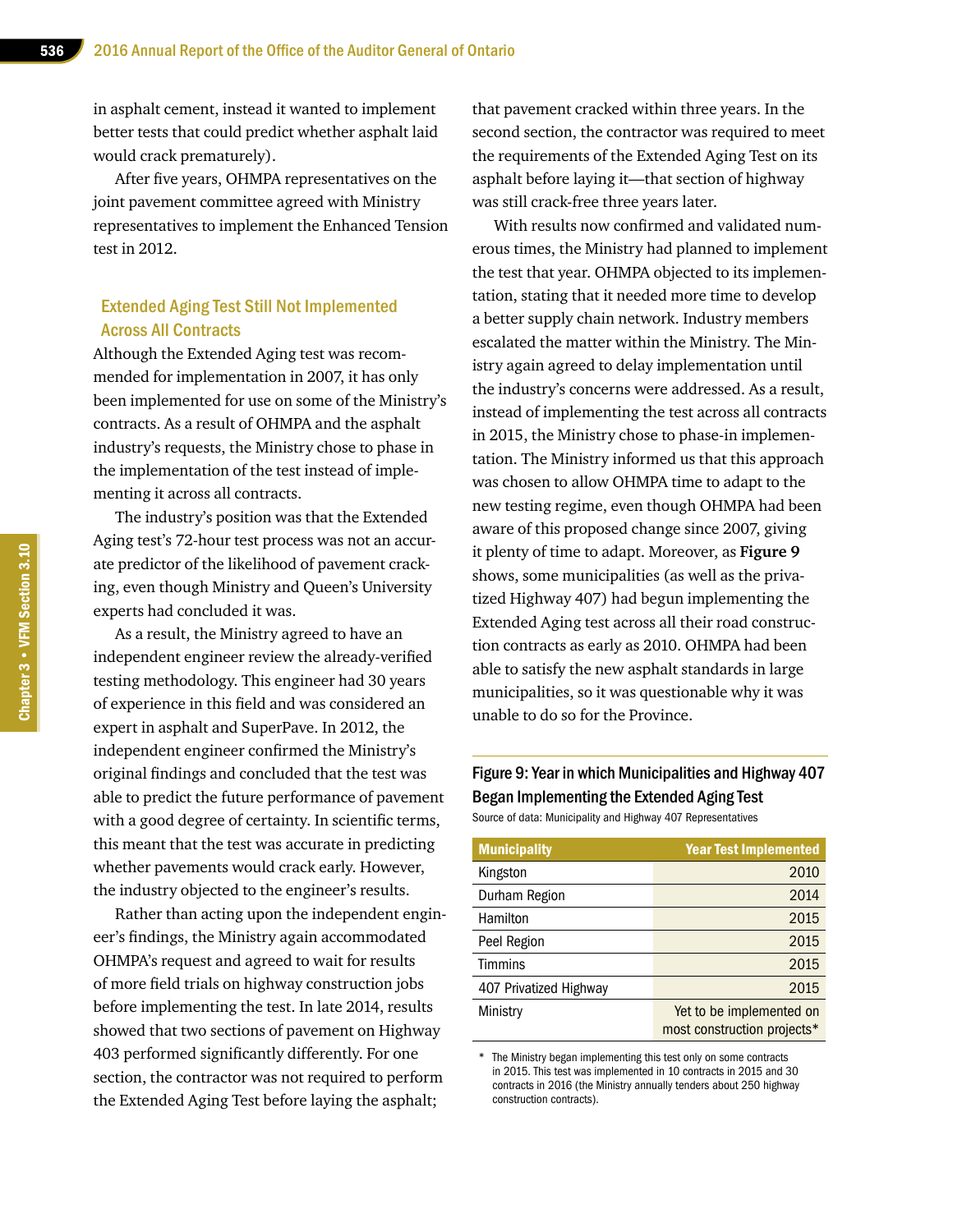In June 2015, the test began to be phased into major construction work for highway jobs. However, it was included in only 10 of the 240 contracts that year, and in an additional 30 contracts tendered in 2016. (At the time of our audit, the Ministry had tendered about 110 asphalt-related contracts in 2016 but was still in the process of tendering.) The Ministry informed us that it is moving toward including the test in all contracts at some future time; however, a target date for complete implementation of the test on all contracts has not been decided.

#### RECOMMENDATION 2

To identify poor-quality asphalt before it is laid on highways, the Ministry of Transportation should immediately incorporate the Extended Aging test into its standard testing methodology for asphalt.

#### MINISTRY RESPONSE

The Ministry agrees with the Auditor General's recommendation. As one of the first road authorities to identify the issue with asphalt cracking in colder climates, the Ministry actively led research and consultation with multiple subject matter experts, including the expert referenced in the Auditor General's report, to conclusively determine the underlying cause and potential solutions. In December 2015, the Ministry implemented the Extended Aging test into its standard test methodology for all 2016 projects that required a 15-20 year pavement service life. As planned, starting in 2017, this testing will be extended to all projects that require a shorter pavement service life of 10-15 years. As part of our Action Plan, the Ministry will review and determine whether it will extend the test to all asphalt paving contracts.

## 4.3 Ministry's Internal Operational Policies Changed to Benefit the Ontario Road Builders' Association

ORBA's success in influencing the Ministry to change policies on late fines, highly litigious contractors and dispute resolution has weakened the tools the Ministry has to manage contractors' performance, is increasing Ministry costs, and unnecessarily adding to staff and management workloads.

Similar to the Ministry making decisions that favoured the asphalt industry's interests over those of Ontarians (as discussed in **Section 4.2**) so too has it changed its policies to accommodate requests made by the road builders. In particular, we noted three significant policy changes the Ministry made following pressure from the Ontario Road Builders' Association (ORBA) that favour contractors:

- contractors can delay paying fines for delivering late work (2011);
- highly litigious contractors can continue to bid on Ministry jobs even though they repeatedly sue the Ministry (2015); and
- contractors can take disputes to external referees rather than have them reviewed by Ministry staff (2016).

We discuss these three policy changes in detail in the following sections. But first, it is important to establish some context.

According to Ministry staff, the relationship between ORBA and the Ministry has changed considerably in the last ten years. Established over 80 years ago, ORBA has typically provided the Ministry with important input on technical issues, prices and contract management. Listening to ORBA's input has been important to the Ministry because ORBA represents a majority of the contractors that work on Ministry projects. However, ORBA has transitioned from being an advisor to playing a much more influential role in the Ministry's internal policy-making processes. ORBA has become a more persistent and effective lobbyist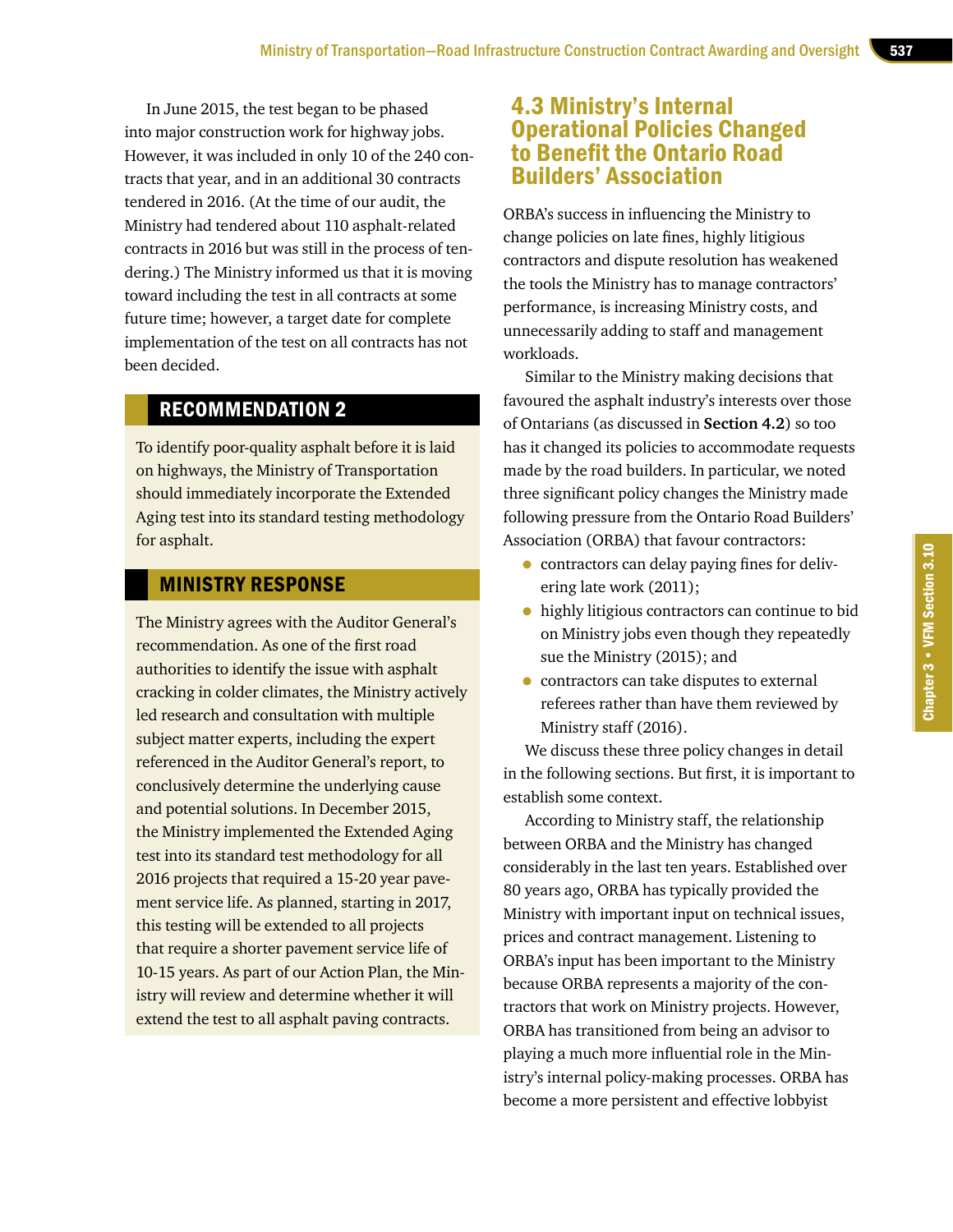on issues important to contractors, in an attempt to resolve matters in the contractors' favour, even when it is not in the best interest of taxpayers. We noted that, in recent years, ORBA has been increasingly escalating matters beyond working-level Ministry staff to senior Ministry officials. These matters relate to internal Ministry policies that if changed, would benefit ORBA members.

#### 4.3.1 Despite Staff Advice, the Ministry Allowed ORBA to Significantly Influence Internal Ministry Policies

ORBA's increasing influence started in 2010 when a large contractor was assessed \$2.1 million in late fines (also known as "liquidated damages") for not completing jobs on time. The contractor (whose employees sit on ORBA's senior management committee) was late by about five months on average. Unsuccessful in having the fines waived by Ministry staff, the contractor persuaded the Ministry to order a review of whether the Ministry's policies on late fines were fair.

The review was conducted by Internal Audit and, in addition to looking at policies around late fines; it also looked at other broader aspects of contract management. Although it is rare throughout the provincial government for internal audit reports to be shared with outside parties, the Ministry shared this one with ORBA. (The Ministry informed us that it did so because the report would have been released in any event if a request was made under the *Freedom of Information and Protection of Privacy Act*.)

ORBA requested that it be able to sit down with the Ministry to review the report. The Ministry agreed and established a joint policy committee of ORBA and Ministry representatives. Ministry staff were strongly concerned with establishing such a joint policy committee because it would allow ORBA to strongly influence how the report's recommendations should be implemented, which was an internal operational matter. Moreover, it was also decided that:

- the composition of the policy committee be six ORBA representatives (five of which are contractors, including the one that was assessed significant late fines and persuaded the Ministry to initiate the internal audit) and six government representatives (of which only three were staff members of the Ministry of Transportation; the other three consisted of one representative from Infrastructure Ontario, one from the Ministry of Infrastructure, and one from the Ministry of Finance); and
- rather than working on implementing recommendations made by Internal Audit, the joint policy committee should use the action plan and recommendations made by ORBA itself as the basis of discussion. We noted that ORBA's action plan, as expected, was in its members' best interests.

Several policy changes made by the policy committee were not in the best interests of the taxpayers. We discuss these in subsections A, B and C, which follow.

The scope of activities of the joint policy committee was not limited to the three topics discussed below; we noted that four other topics were under discussion and that policy changes stemming from these discussions are at various stages.

#### A. Contractors Are Now Able to Delay Paying Fines; Some Large Fines Now Uncollectible

#### Collecting Late Fines—Original Policy

Liquidated damages (late fines) were collected when a contractor was late in completing a job. If a contractor did not agree with the fine, it could file a dispute at the field-staff level and, if needed, escalate the matter for a regional or head office review.

#### ORBA's Position

In 2010, ORBA raised concerns that the Ministry collected late fines right away (known as field level collection), even if the contractor wanted to file a dispute or escalate the matter to higher levels for review.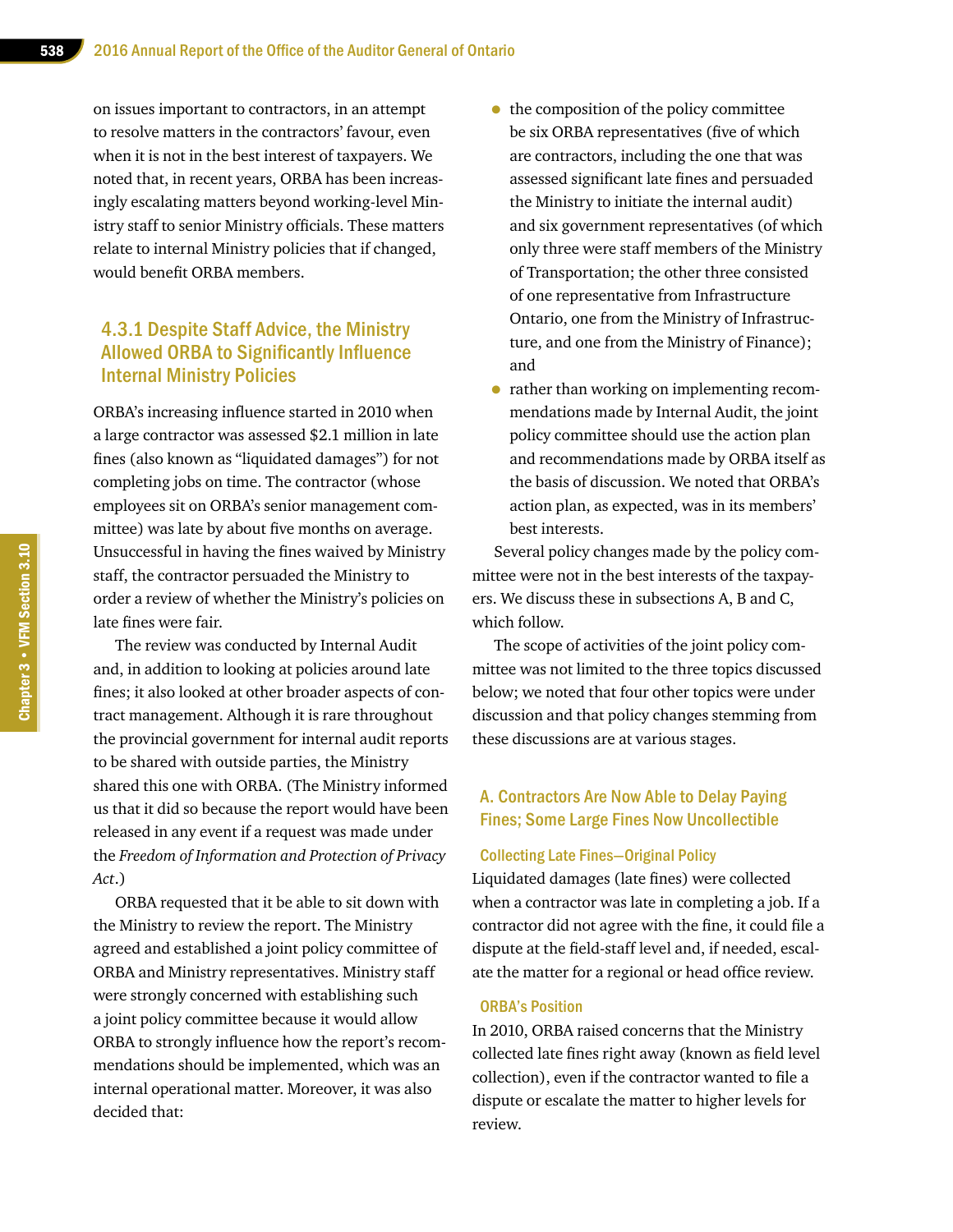Collecting fines right away is a common practice in other jurisdictions (Alberta, British Columbia and Quebec) as it encourages contractors to be proactive and timely so as not to be charged late fines that they would have to pay right away. We noted that ORBA's concern likely stemmed from a handful of contractors that made little effort to meet timelines, and from which the Ministry had collected large late fines.

Policy Change Allows Contractors to Escalate Claims and Delay Paying Fines; Some Fines Now Uncollectible

In 2011 (before the joint policy committee was established), the Ministry changed its policy and agreed to postpone collecting late fines if the contractor was escalating the fine for further review. Contractors were thus given an incentive to escalate claims as frequently as possible because they could postpone paying these fines. After this change in policy, there was an increase in the number of claims filed by contractors. For example, between 2012 and 2015, the number of claims filed for head-office review increased from eight to 16. We also noted that, in the same time period, there was no increase in the percentage of claims eventually settled in the contractors' favour, so it is likely that some contractors may have increasingly escalated claims not because they expected to win, but because they wanted to delay paying. (In addition, there are five regional offices and numerous fieldlevel staff that also receive hundreds of claims and only a fraction of their claims get escalated to head-office for review. However, the Ministry does not track the total number of their claims).

By escalating these claims, contractors have been able to postpone paying a total of about \$6 million in fines for up to four years. Although escalated claims generally take up to one year to review, we noted some took up to four years to review. Ministry staff told us the delays were due to the increased volume of claims to be reviewed and also because, for a period, fine collection was put on hold until the joint policy committee finished its work on implementing ORBA's action plan.

During these four years, two contractors went bankrupt; their fines, worth \$660,000, will never be collectible by the Ministry. Two other smaller contractors have six large fines assessed against them totalling \$1.4 million. Ministry staff informed us that they will need to negotiate payment plans with these contractors because of the contractors' cash flow limitations. There is some risk that the fines might not be paid in full.

We asked the Ministry if, before changing its policy on paying late fines, it had conducted any analysis of whether contractors were experiencing an increased need to escalate claims or if there was some other need for changing the existing policy. The Ministry informed us that it had conducted no such analysis.

In comparison, we noted that Alberta, British Columbia and Quebec all collect late fines immediately, then issue refunds to contractors later if the escalated dispute is resolved in the contractors' favour.

#### B. Litigious Contractors Can Repeatedly File Lawsuits against the Ministry and Continue to Take on Ministry Projects

#### Excluding Litigious Contractors from Bidding—Original **Policy**

The Ministry had the ability to exclude highly litigious contractors from bidding on future work. This "exclusion clause" was created in 2005 in response to the behaviour of some contractors. Its purpose was to prevent contractors from filing frivolous suits, and to stop extremely litigious contractors from winning more contracts where they can again sue the Ministry.

#### ORBA's Position

ORBA opposed this clause from the beginning because it felt the clause unfairly discriminated against contractors simply because they had sued the Ministry.

However, we noted that the Ministry had never actually used the clause to exclude a contractor.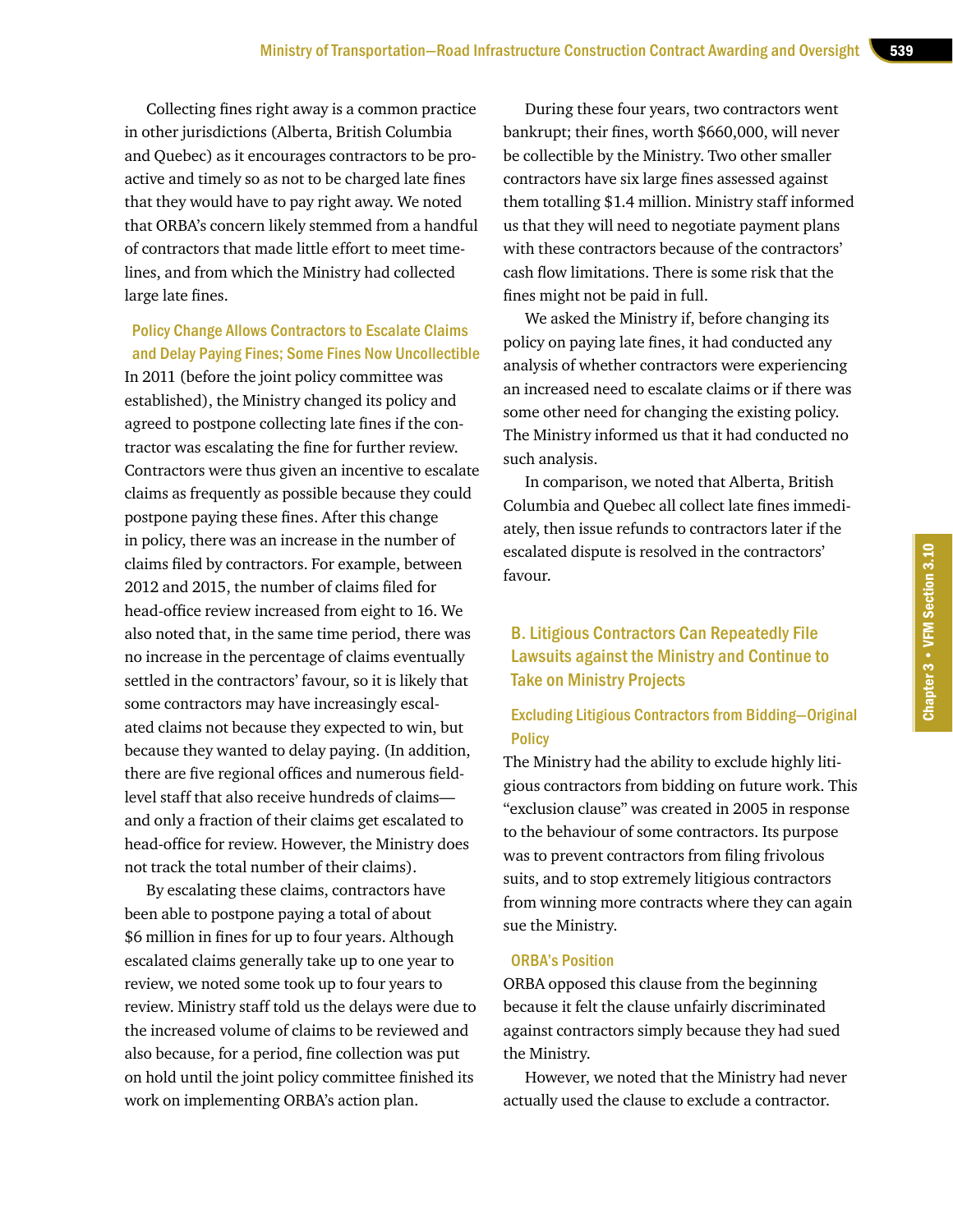We also noted that the process was much fairer to contractors than similar processes in other jurisdictions. In Ontario, if the Ministry was considering excluding a contractor, the contractor could present its case prior to a decision being made. If the contractor was unhappy with the decision, it could then appeal to a committee made up of Assistant Deputy Ministers (from the Ministry of Transportation and other Ministries) to review the decision. In other jurisdictions, contractors are not given the opportunity to present their case nor to appeal the decision.

#### Ministry Removed Exclusion Clause even though Some Contractors Were Becoming More Litigious

After several rounds of discussions at the joint policy committee, ORBA's stance on this clause remained unchanged. Although the Ministry has never exercised this clause, the Ministry removed it from all contracts in 2015 after two years of deliberation with ORBA. The Ministry informed us that it made this decision because, given it had never excluded a contractor in the past for being too litigious, if it began exercising the clause, there was a risk it could be challenged in court.

However, there were business reasons for having the exclusion clause—since most contractors that work for the Ministry obtain most of their revenue from the Ministry, they were wary of getting excluded. So the exclusion clause helped ensure that they only sued when they felt the Ministry's dispute decision was clearly unfair.

In addition, about 95% of disputes never made it to mediation or litigation, and were successfully resolved through the dispute-resolution process; the clause was intended for the contractors that were involved in some of the remaining 5% of cases. Ministry records show that between 2007 and 2015, contractors filed 12 lawsuits against the Ministry. Prior to 2007, lawsuits had been virtually non-existent. In 2015, instead of addressing the problem caused by litigious contractors, the Ministry decided to remove the clause.

At the time of our audit, there were four outstanding lawsuits against the Ministry for \$27 million in total. There were also 26 disputes at the mediation stage; some of these could end up in court as lawsuits. Lawsuits considerably add to the workload of Ministry staff and to legal costs.

#### Litigious Contractor Avoided Exclusion and Continues to File Lawsuits Against the Ministry

One contractor had disputes with the Ministry in 14 of its 19 contracts between 2004 and 2014. The contractor escalated six disputes to the mediation stage, of which three were taken to court. In 2010, the Ministry could have exercised its right to exclude this litigious contractor from bidding on future contracts. This would have been the first time that it did so. However, before the Ministry could decide on whether to exclude the contractor, the contractor asked the Ministry to conduct the review discussed at the beginning of this section. Thus the decision to exclude this contractor from bidding on future projects was put on hold until the joint policy committee implemented recommendations from ORBA's action plan. This specific contractor was one of the members that represented ORBA on the joint policy committee and participated in discussions around the removal of this clause.

After discussions with the joint policy committee, the Ministry removed the clause. This contractor did not get excluded from bidding on other contracts and has recently filed a \$22 million lawsuit against the Ministry, which is for about 40% of the value of the contract. The Ministry had previously reviewed the contractor's claim through its dispute-resolution process and found it to be unfounded.

#### C. Change in Ministry Policy May Provide Incentive for Contractors to File Claims More **Often**

#### Dispute-Resolution Process—Original Policy

In the original dispute-resolution process, a contractor had to escalate its claim through three levels within the Ministry before launching legal action. The intention was to minimize litigation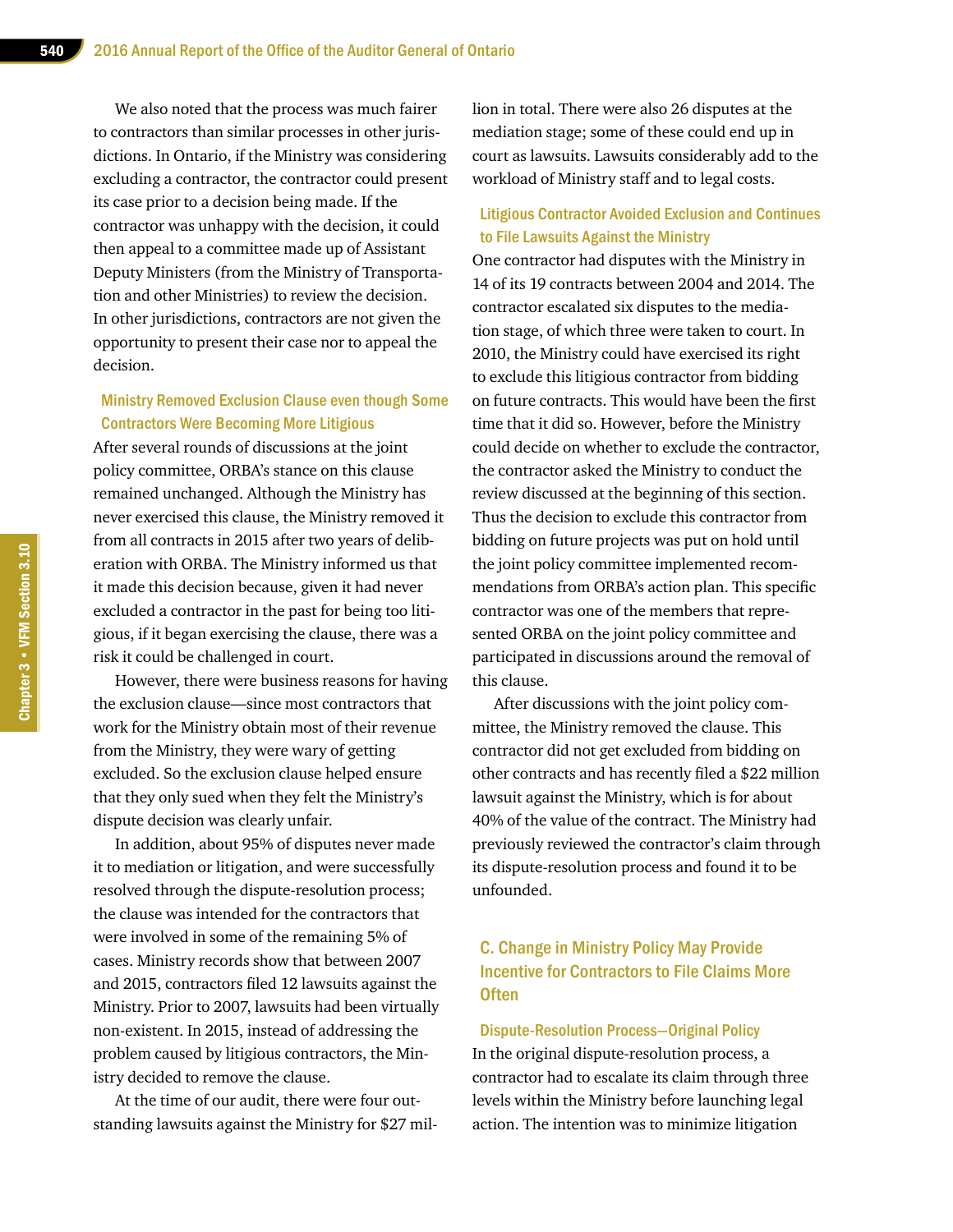by first providing three different opportunities for assessment.

#### ORBA's Position

ORBA's concern was that the process lacked sufficient independence because disputes were reviewed only by Ministry staff at all three levels of escalation. However, we noted that about 95% of disputes had been successfully resolved through the existing process and that, based on the sample of dispute files we reviewed, the Ministry's decisions were in accordance with contract terms. Nevertheless, ORBA proposed that the Ministry allow contractors to escalate claims to an independent referee at an early point during the dispute. Contractors would benefit from this change as referees tend to settle on middle ground decisions.

Under the new dispute-resolution process that the joint policy committee and Ministry agreed to implement in 2016, contractors can now ask for a referee to be involved at any level of the dispute process. Since the referee system is still being developed, there has not been a refereed decision yet. However, Ministry staff have identified several risks, including:

- Referees are independent third-party professionals (typically practising or retired engineers, claim consultants or construction lawyers) who may come to a decision that is in the "middle ground" between the parties involved instead of strictly applying the terms of the contract. This might not be in the best interests of the Ministry, especially in cases where the Ministry feels it is in the right contractually. In addition, the Ministry informed us that there is a risk of contractors inflating their claims in order for the "middle-ground" ruling (i.e., the settlement amount) to be higher.
- Decisions made by the referee are final and can only be challenged either through arbitration or in court. Historically, the Ministry has not taken contractors to arbitration or court unless the situation is extreme. Ministry staff

informed us that it is highly unlikely that the Ministry would challenge these middleground decisions in court.

For these reasons, the contractor may have an incentive to pursue the referee route. Even if the contractor incurs additional referee costs, any resulting payout from the Ministry would generally offset the costs. For the Ministry, referees are costly because, rather than having Ministry staff decide on escalated claims, the Ministry must pay 50% of all referee costs when a contractor chooses to escalate a claim.

#### RECOMMENDATION 3

In developing internal policy, the Ministry of Transportation should ensure that decisions made are in the best interest of all Ontarians. In this regard, the Ministry should:

- evaluate industry best practices on the collection of liquidated damages and determine whether to re-implement its original policy of collecting liquidated damages at the field level to be in line with industry best practices;
- re-incorporate the provision for excluding highly litigious contractors from bidding on further contracts, and appropriately exercise it when needed;
- pilot and fully assess the use of reviews of referee decisions as an alternative to escalating to litigation before this process is included into policy and procedures;
- re-implement its original dispute-resolution process if it determines that the use of referees will not be incorporated into its policies and procedures; and
- ensure that whenever committees are established to review and make policy implementation decisions, that the committee members are not in a conflict of interest.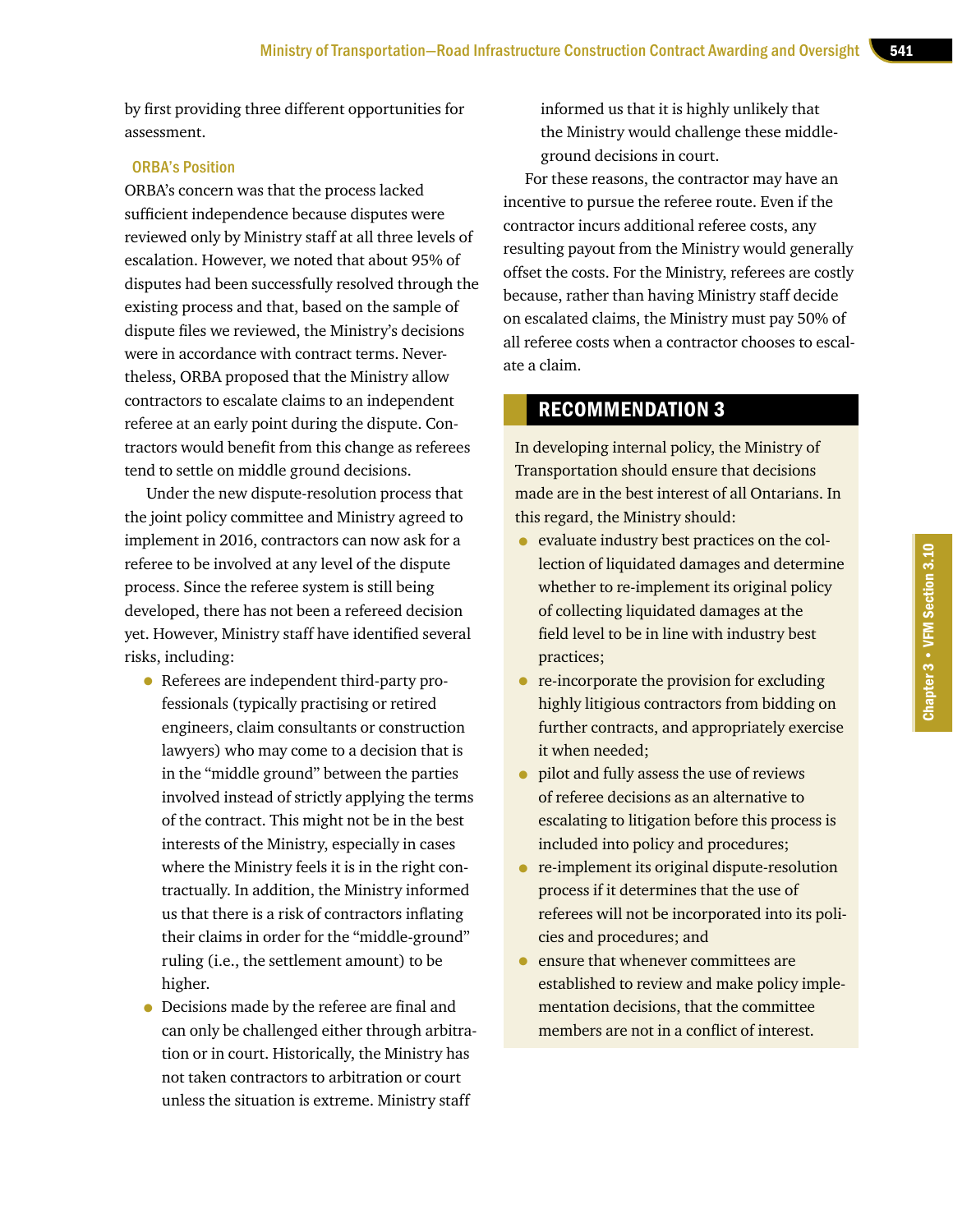#### MINISTRY RESPONSE

The Ministry agrees with the Auditor General that its policies need to continue to be developed and made in the best interest of all Ontarians, and free of any conflict of interest. The Ministry is committed to the timely completion of its contracts and fair compensation for all of its contractors, consultants, and suppliers. The Ministry will engage a third-party expert to undertake a review of its key contract provisions including those identified in the Auditor General's recommendation. This review will be completed by 2017.

## 4.4 Increased Outsourcing Has Led to Less Oversight On Construction Projects

Over the last two decades, the Ministry has steadily contracted out more and more of the work on construction jobs: not only the design of projects, but also the oversight on its construction. The Ministry generally outsources the contract administrator role and has the contractors hire their own Quality Verification Engineers to certify that key construction activities are performed to appropriate standards. Since 1996, contractors have also been responsible for collecting and submitting asphalt samples for quality testing. The Ministry's Quality Assurance staff visit construction sites periodically to assess whether the contractor and the contract administrator are performing their work as required.

Such an approach has certain benefits, particularly in an environment where the government is attempting to minimize the number of staff it keeps on its payroll. However, this approach also comes with risks: if the oversight function is not performed by Ministry staff, then whomever it is outsourced to must be reliable, professional and independent of the contractors performing the work. During our audit, we found that oversight was structured in such a way that the contractors were essentially monitoring themselves with respect to engineering (QVE) and material quality.

In **Section 4.4.1**, we discuss how the handling of asphalt test samples used to determine contractors' bonuses was lax in that contractors would be able to tamper with and substitute samples of high quality for actual asphalt samples. In **Section 4.4.2**, we discuss how professional engineers who are responsible for certifying that infrastructure is built to the quality standards it was designed to achieve are engaged by the contractors, not the Ministry; some have provided conformance certificates for infrastructure that was later determined to not meet standards. In **Section 4.4.3**, we outline how on some projects started since 2008, there is no sample testing of asphalt used: contractors have to provide a warranty that the roads will hold up over a certain period of time. However, when the roads fail to function as required, the Ministry has had difficulties having contractors honour their warranties.

#### 4.4.1 Contractors Have the Opportunity to Tamper with Samples to Obtain Bonuses

As discussed in **Section 4.1.3**, contractors receive bonus payments if their asphalt samples pass tests with certain results. During our audit, we found that contractors have the ability to tamper with samples. This is because they have full custody of the sample after it is taken from the road and before it is sent to the testing lab.

In 2012, these bonuses totalled about \$8.8 million. Since 2013, the Ministry stopped collecting information about bonuses, citing decreasing staffing levels and increasing staff workloads as reasons for why it stopped.

In 2011, Ministry engineers suspected something irregular had taken place when they reviewed test results on one job and found that all 100 samples passed tests with "great results." When Ministry engineers visited the job site, they were surprised to find that they could only locate three areas from which samples had been extracted from the highway. The Ministry was not able to determine exactly what took place and retracted the bonus it had paid the contractor for this job.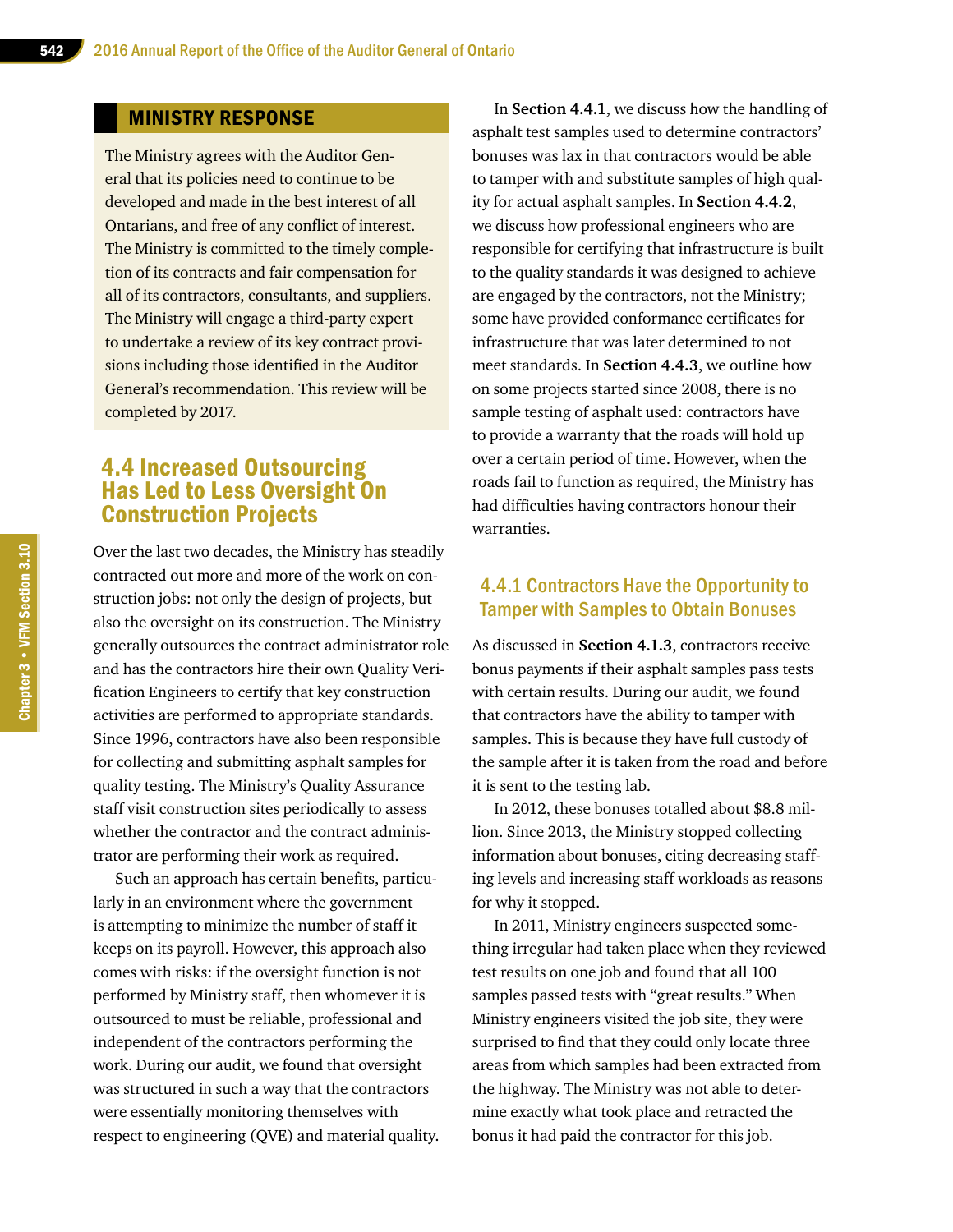A similar instance occurred in 2012 in a different region with a different contractor.

In 2014, a whistleblower approached the Ministry with detailed information on how one contractor was switching samples in order to obtain bonuses. The whistleblower explained that the contractor would submit good samples for testing purposes but lay poor-quality asphalt on highways. The whistleblower, who had been working in the asphalt industry for a long time, explained that sample switching has been happening as far back as the early 2000s and stated that this is a systemic issue throughout the industry. The whistleblower explained in detail how contractors could circumvent the controls the Ministry had put in place on the collection and submission of samples.

The Ministry provided details shared by the whistleblower to its Forensic Investigation Team, which concluded that "there is not enough evidence to justify an investigation at this time." When we met with the OPP, they told us that they thought the information provided by the whistleblower was credible, but they did not conduct an investigation as they were waiting for the Ministry to provide additional information if it wanted to start an investigation, which it did not.

We also noted that in October 2015, Internal Audit had a similar concern it had reported in its audit report. It noted that contractors had the opportunity to tamper with samples as they were in full custody of the sample after it was taken from the road and before it was sent to the testing lab.

We found that the Ministry has not taken any action to investigate which contractors could have switched samples and impose fines on them. Even if the Ministry's belief is accurate that there is insufficient evidence to investigate the incident brought forward by the whistleblower, there are still no controls to prevent contractors from tampering with samples as the whistleblower claimed.

We also noted that the Ministry has not taken timely action to put in place processes to ensure that sample switching cannot occur. Although the issue with tampered samples was first documented in 2011, it was not until July 2016 that the Ministry conducted a pilot to assess the feasibility of having an independent party, instead of the contractor, collect and ship samples to labs for testing.

#### RECOMMENDATION 4

To ensure that testing of asphalt quality is a constructive process and that information from whistleblowers is adequately investigated, the Ministry of Transportation should ensure that controls and appropriate processes over asphalt samples are in place to prevent the risk of sample switching.

#### MINISTRY RESPONSE

The Ministry agrees with the Auditor General with regard to the custody of asphalt samples and had already implemented a province-wide trial in May 2016 where the care and control of samples was undertaken by the Ministry or its agents. As planned, starting in 2017, for all new contracts, the care, control and oversight of samples used for verification purposes will be the responsibility of the Ministry.

#### 4.4.2 Engineers Who Certify Structures Are Built Correctly Are Not Independent from Contractors, and a Few Have Provided Certifications For Structures Later Found To Have Problems

One of the most important quality-control measures in building public infrastructure is to have sufficient oversight by a professional engineer independent from the contractors to verify and provide certification that key construction activities are performed to the appropriate standards. For the Ministry, this role is fulfilled by Quality Verification Engineers (QVEs)—hired by the contractors—who are responsible for signing off on 41 different standards that relate to structural, foundational and electrical specifications. The Ministry also relies on its contract administrators and quality assurance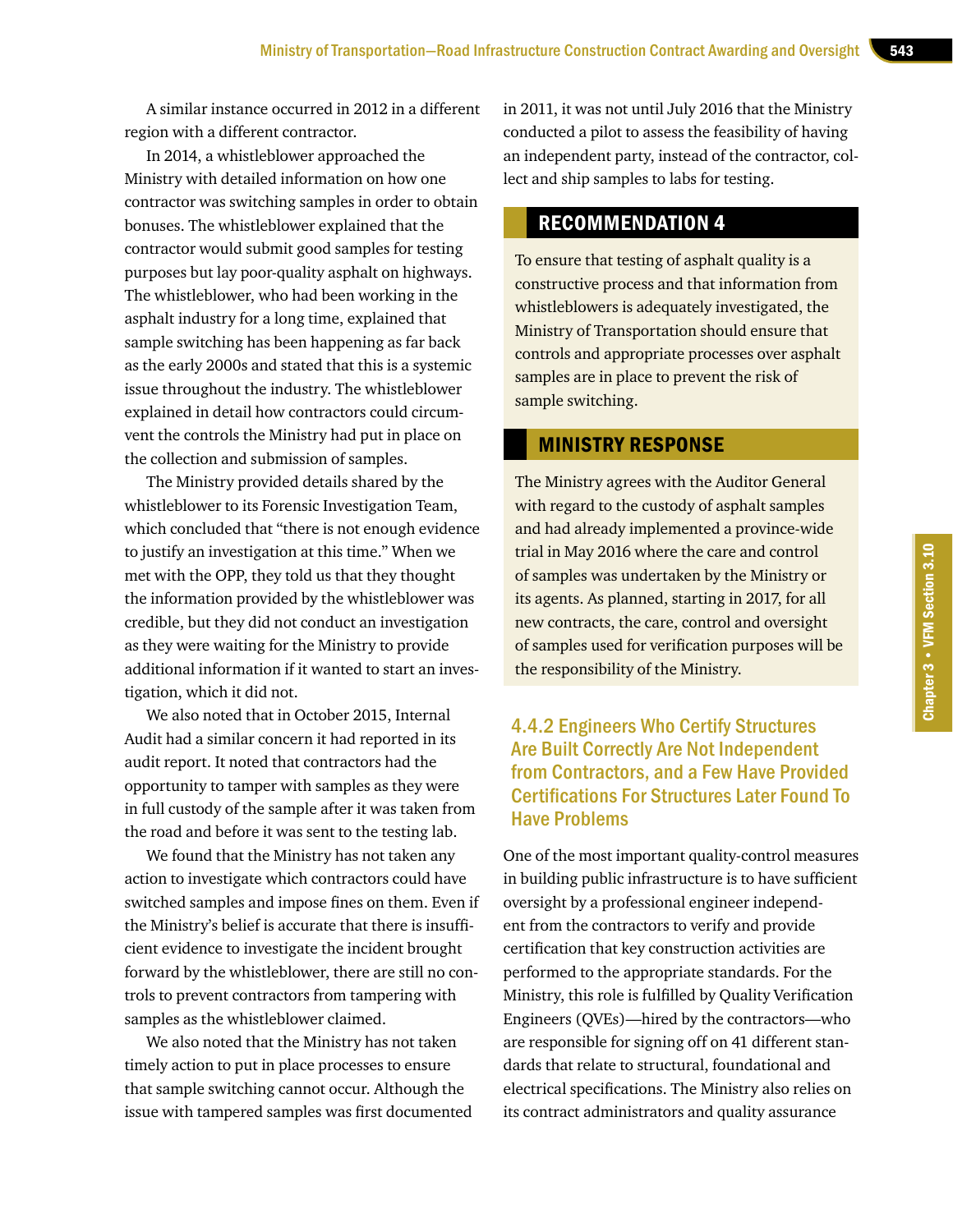staff to provide oversight, but a sign-off by the QVE is intended to provide assurance to the Ministry that a structure will be safe for public use and that specifications have been met.

Given the nature and importance of their work, QVEs should be independent from the construction contractors whose work they are reviewing. Yet we noted that they are actually hired by, work for and report directly to the contractors. Although QVEs are professional engineers and must adhere to the ethical guidelines of Professional Engineers Ontario (the engineering regulatory body) or risk losing their license, during our audit, we noted that Ministry regional staff had identified instances across the province where QVEs provided erroneous or misleading conformance reports to the Ministry. The consensus of almost all Ministry regional offices was that they had concerns with the lack of independence of QVEs and certification work the QVEs performed.

#### Contractor's Engineer Certified that Nipigon River Bridge Was Properly Constructed; Bridge Malfunctioned Shortly after It Was Opened to Public

In January 2016, just six weeks after it was opened to the public, the Nipigon River Bridge failed and had to be closed to traffic. One end of the bridge was lifted about 60 cm higher than the other when motorists were driving on it (see **Figure 10**).

Figure 10: Nipigon River Bridge After It Malfunctioned Source of data: Ministry of Transportation



The Nipigon River Bridge failed after one end rose by 60 cm.

The Ministry conducted four separate investigations. The investigations found that one of the concerns was that the bridge had not been built and specifically the bridge bearings—according to specifications. A bridge bearing is a component of a bridge that typically provides a resting surface between bridge piers and the bridge deck to reduce stress and allow some controlled movement of the bridge. The investigation also found that the QVE, however, had signed off stating that the bearings used on the bridge were in accordance with required specifications. According to a publication by the Professional Engineers Ontario, sign-offs such as this one are held in high regard because the responsible engineer is assuring others that the information can be depended upon with a high degree of confidence. The investigations, however, showed that the QVE provided an inaccurate signoff. Specifically:

- One component of the bearings was not made from the right grade of steel. The steel used was about 30% weaker than required.
- The bearings were required to be rotatable, but in fact could not rotate at all.
- One of two bearings was not properly equipped to sustain the upward pull of the bridge's cables.

As a result, some of the bridge bearing components did not meet the Canadian Highway Bridge Design Code on multiple counts. (The Ministry informed us that it, and the Professional Engineers of Ontario, are both still in the process of conducting additional investigations into this incident to determine all other causes that could have also led to the malfunction of the bridge.)

#### Other Examples of Engineers Providing Inaccurate Conformance Reports

We noted that in several other cases between 2011 and 2016, the Ministry identified that QVEs provided inaccurate conformance reports (the Ministry informed us that it had filed a few complaints with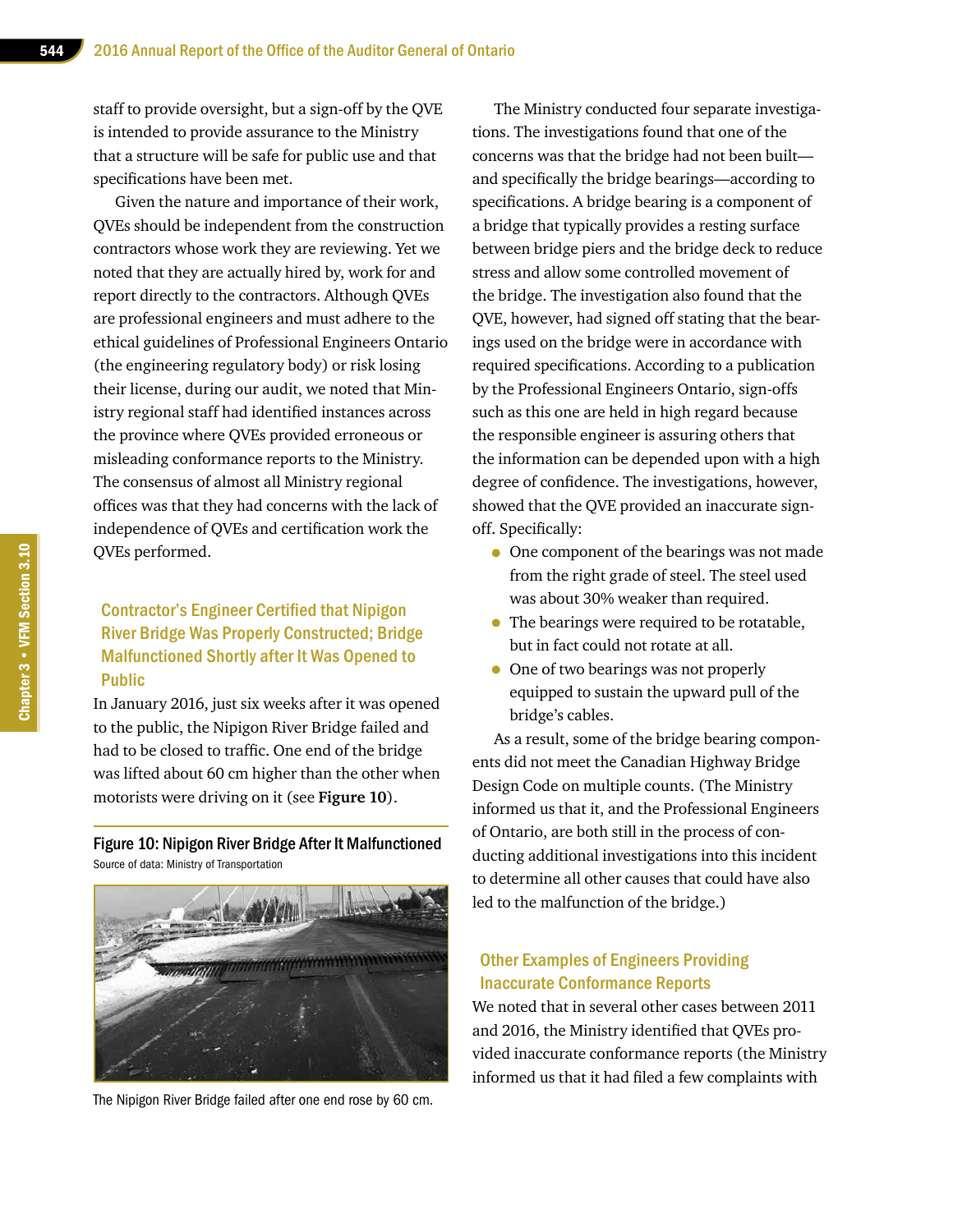the Professional Engineers of Ontario regarding this). For example:

- In one case, a QVE certified that a bridge was built correctly with appropriate metal components. However, the bridge partially collapsed during construction. It was later determined that the metal components could only hold about 90% of the required load.
- In another case, a QVE conformance certificate was issued even though the contractor failed to place reinforcement steel bars inside a highway barrier wall, as required.
- The QVE is required to witness when concrete is being poured into a steel cage in the construction of a footing that holds up highway signs (footings provide foundational stability to overhead highway information signs and can run about 10 metres deep into the ground). However, in one instance, the QVE was evidently not on site to witness this as the contractor actually installed the steel cage upside down (which, if left unfixed, would have caused the highway information sign to collapse onto car traffic below). The QVE signed off affirming that the bridge and steel cage were built to specifications.

In these noted instances, the construction mistakes were fixed by the contractor at the contractor's expense.

We also noted that Ministry staff found that one QVE had photocopied and pre-signed blank conformance certificates, and had used the same certificate on five different Ministry projects.

#### RECOMMENDATION 5

To ensure it obtains a high level of assurance that infrastructure is safely built according to specifications, the Ministry of Transportation should hire or contract its own engineers who are independent from the contractors to perform verification activities.

#### MINISTRY RESPONSE

The Ministry appreciates the Auditor General's recommendation and is committed to constructing infrastructure that meets its specifications, codes, and standards. The Ministry's current practice is to use consulting engineering firms or in-house staff to provide the primary level of oversight, supplemented with Quality Verification Engineers for specific critical elements. As part of our Action Plan, the Ministry will review its contract administration process as it relates to Quality Verification Engineers, including how they can perform their duties independently from the contractors.

## 4.4.3 Ministry Has Had Difficulties Enforcing Contractors' Warranties

In 2008, the Ministry began introducing performance-based specifications on some contracts. Performance specifications focus on the expected outcome of the work rather than on how that outcome is supposed to be achieved. For example, performance specifications might dictate that seven years after a highway construction job is completed, there should be little to no long cracks running deeply in the asphalt. The steps and construction actions required to achieve this—which would be prescribed in traditional contracts—are generally left up to the contractor to decide. Thus, in projects with performance specifications, the Ministry allows the contractor to make more decisions on its own, there is less oversight of the contractor, and the Ministry does not test nor receive the result on the pavement quality under these contracts.

The Ministry required contractors to provide extended warranties so it would be protected in the longer term from deficient work. Previously, construction projects usually came with one-year warranties; with performance specifications, the Ministry has generally required warranties of three to seven years in length. As of the time of our audit, there had been about 100 three-year-warranty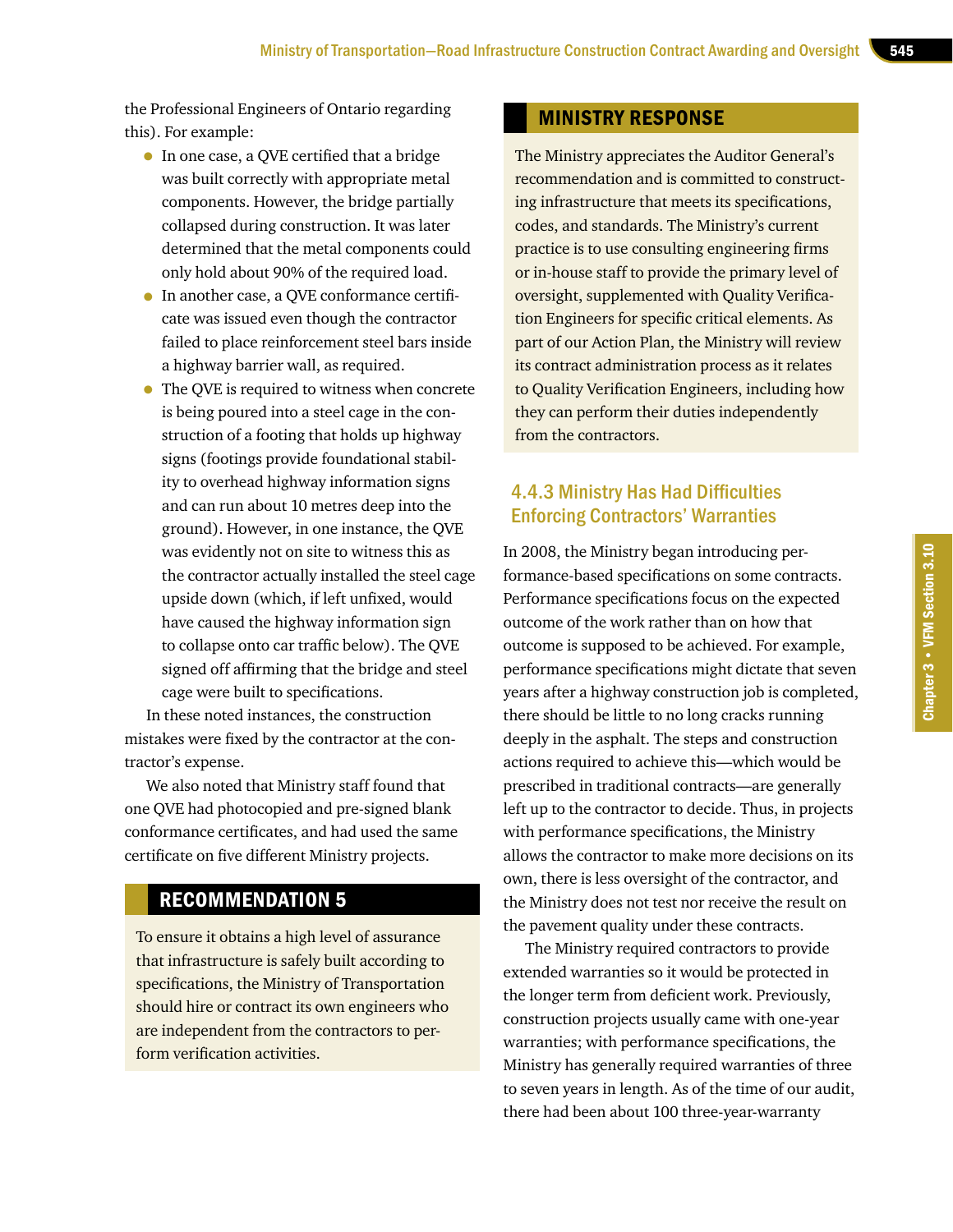projects, six five-year-warranty projects and 14 seven-year-warranty projects.

We reviewed almost all seven-year-warranty contracts as seven years is long enough for pavement defects requiring remedial work to show up. In about half of them, we found that contractors have repeatedly tried to absolve itself from its responsibilities under warranty (in the other half of the contracts, either there were no pavement defects or the contractor fixed the pavement defects under warranty).

For example, on a job where one kilometre of highway was originally paved in 2010, there were 1.5 kms of cracks by 2012 and, at the time of our audit, the contractor had not agreed to fix these cracks.

We found that to have contractors fix pavement defects under warranty, the burden of proof is on the Ministry to show that no other factors could have caused pavement defects other than the contractor's poor materials and workmanship. Ministry staff has had to dedicate considerable resources in disputing contractors' claims that other factors caused the pavement defects. For example:

- in one instance, the Ministry had to disprove the contractor's assertion that the motion and weak roadbed because of an adjacent lake will not cause pavement defects; and
- in another instance, the Ministry had to counter the contractor's claim that an accident on another highway nearby had contributed to increased car traffic on the highway that, according to the contractor, caused pavement defects such as cracks.

#### Ministry Paid Contractor for Fixing Defects that Were Covered under Warranty

In one instance, a contractor followed the Ministry's instructions to fix a road that was under warranty, but then submitted a claim and was reimbursed about \$1 million. The contractor claimed there were several reasons why it was not responsible for the repair costs. These included a claim that the contractually agreed-upon methodology for

determining the pavement defects was flawed, and that the Ministry was not using the right machine to determine pavement defects. The contractor presented the Ministry with its own analysis, claiming that about two-thirds of the repairs were not its fault.

The Ministry informed us that all of the contractor's claims were unfounded. Although the Ministry disagreed with the claim, it was compelled to pay the contractor about \$1 million for repairing defects that it believed the contractor was actually liable to repair. The Ministry decided to do this because of the high burden of proof it faced in having to prove to the contractor that the pavement defects were a direct result of the quality of the material and poor workmanship.

#### RECOMMENDATION 6

To ensure that contractors perform warranty work they are responsible for, the Ministry of Transportation should:

- change its warranty provisions so that the burden of proof is not on the Ministry to show that no other factors could have caused cracks for poorly performing pavement and that the warranty is based on items that should have been foreseen; and
- enforce its warranty provisions for costs to be borne by the contractor for all contracts with warranties.

#### MINISTRY RESPONSE

The Ministry appreciates the concerns raised by the Auditor General concerning warranties. In recent years, the Ministry made some initial improvements to its warranties, warranty provisions, administrative guidelines and oversight regime as a result of lessons learned from its earlier contracts. As part of its Action Plan, the Ministry will conduct a further review to see what additional improvements could be made including the recommendations of the Auditor General.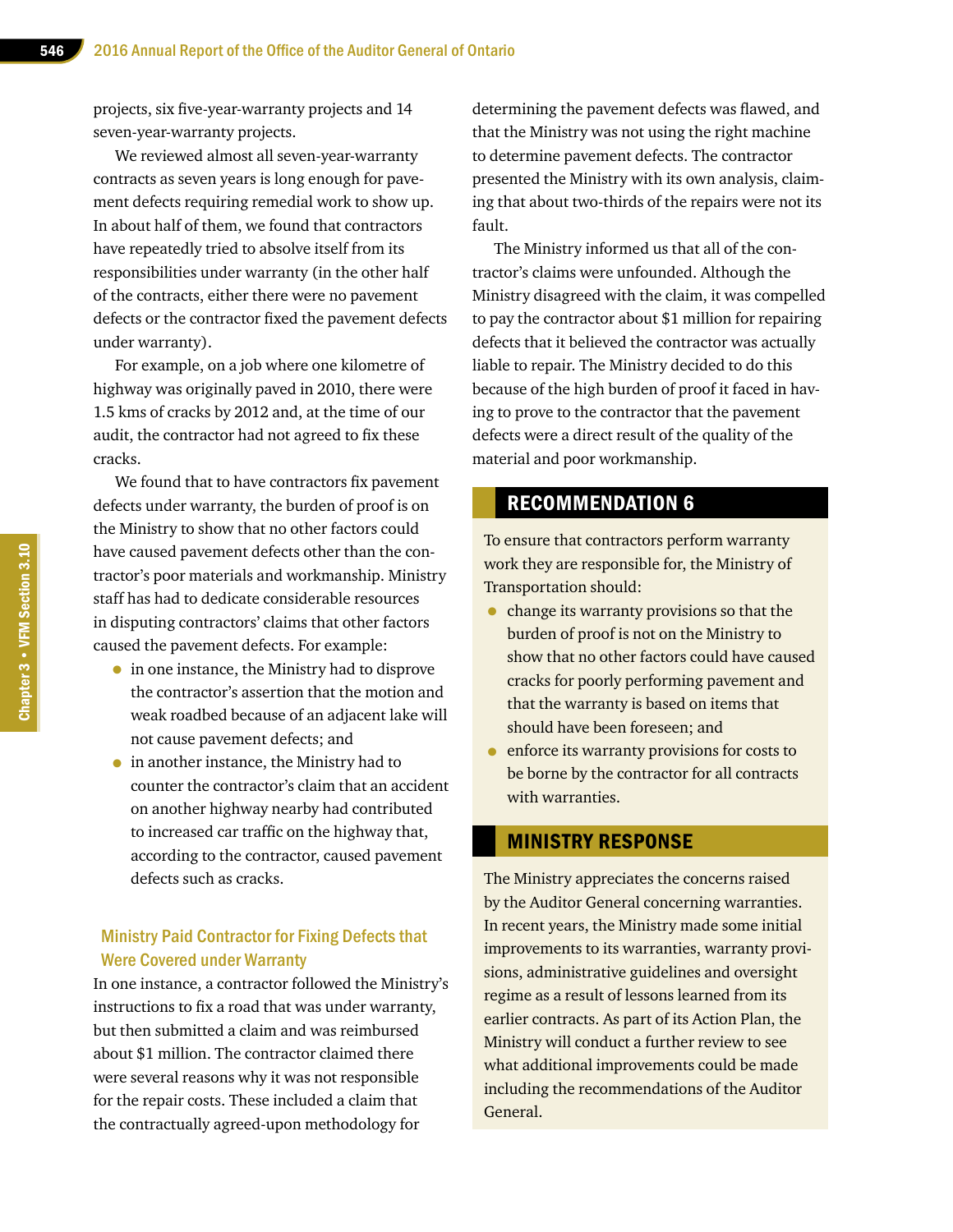## 4.5 Ministry Selection Process Is Fair and Transparent, but Ministry Is Lenient in Managing Poor-Performing Contractors

We did not identify any concerns about the fairness and transparency in the process the Ministry uses to select contractors (as detailed in **Section 2.4**). However, we did note some concerns about the Ministry not adequately managing contractors' performance and not taking into account previous work performance in the determination of eligible contractors that can bid on future projects. These are detailed in the following section of the report.

#### 4.5.1 Many Poor-Performing Contractors Have No Incentive to Improve

One of the ways the Ministry manages the performance of contractors is through its Contractor Rating System, which is used in selecting contractors for future projects. We noted that the Ministry's approach to addressing poor-performing contractors is lenient. For instance, contractors that receive a rating between 55 and 70 points (out of 100) are considered to have serious performance issues, but we noted they are not treated any differently for their poor performance and can continue to bid on Ministry projects. They simply receive warning letters. Contractors rated less than 55, of which there were only five over the last five years, were impacted through reductions in the total cost of projects they could bid on, which effectively prevented them from bidding on future work.

Although there is not a significant number of contractors that perform poorly, on average, at least four contractors are rated between 55 and 70 points each year. We noted that over that last five years, some of these contractors received unsatisfactory rankings for two or three years in a row. Each year, the contractor simply received a warning letter. As such, contractors with ratings between 55 and 70 have no incentive to improve their performance.

For example:

- One contractor received a poor rating of 66% because it refused to give the Ministry's Quality Assurance staff access to concrete test records. Withholding test results was in direct violation of its contract with the Ministry. In addition, a Ministry engineer had asked to review test results because he noted on two different occasions that the contractor was improperly ventilating or drying concrete slabs. This improper technique reduces the strength of the concrete and makes it susceptible to more cracks in the future. The contractor only received a warning letter and was not excluded from future contracts.
- Another contractor ranked low (63%) on the rating scale because it provided poor-quality asphalt and concrete. The contractor was also late in meeting interim deadlines several times and was rated 55% on timeliness. The contractor only received a warning letter and was not excluded from future contracts.

Contractors that have received unsatisfactory ratings continue to perform significant amounts of work for the Ministry. For instance, three contractors that have consistently received an unsatisfactory rating for several years because of their poor performance have been awarded construction contracts worth about \$45 million each over the last five years.

## 4.5.2 Ministry Continues to Award Projects to Contractors That Breach Safety **Regulations**

The Ministry penalizes contractors if they breach safety regulations during construction. For firsttime offenders, the Ministry works with contractors to change their behaviour through discussions and improvement plans. For repeat offenders, the more serious the breach, the greater the penalty. The penalties are not monetary fines; instead, the penalties limit the amount of future work a contractor can bid on. For example, if a contractor is allowed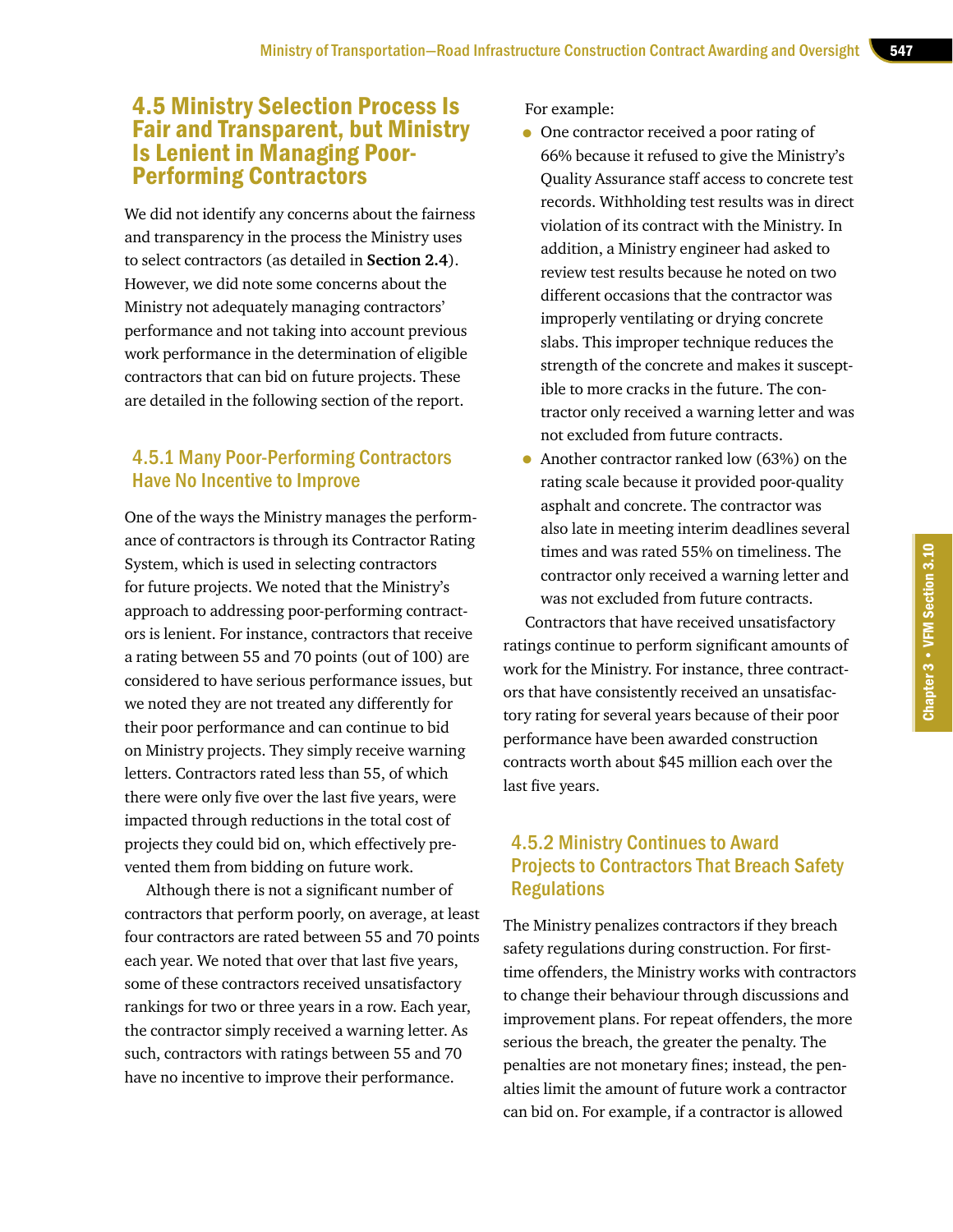to bid on up to \$5 million worth of construction projects, a 40% penalty would put the contractor's new ceiling at \$3 million.

We reviewed seven such infractions in total and noted that none of the penalties were large enough to prevent contractors from bidding on Ministry projects. This is because a contractor's bidding ceiling can be high enough that, even despite a penalty, the contractor does not reach its full ceiling amount. For example, one contractor was authorized by the Ministry to bid on about \$100 million worth of projects, which was reduced to about \$75 million after it was penalized. However, we noted that this contractor had never bid on more than \$9 million worth of projects in the past. Without imposing penalties that actually impact contractors, there are no implications to contractors if safety regulations are not being met.

In another instance where the penalty did not impact the contractor, the contractor was removing very heavy pieces of concrete over a 400 series Highway without closing the lane directly underneath. This was a violation of safety regulations and posed a potential risk to the travelling public. Furthermore, the platform installed on the underside of the bridge was too weak to support concrete in the event that it fell from the bridge, which was also a violation of safety standards.

We noted a few other instances where the Ministry somewhat penalized contractors through a partial ban—for example a contractor with an infraction on a bridge construction project would not be allowed to bid on similar bridge construction projects. However, partial bans still allow contractors to bid on other Ministry projects, receive contracts and earn revenue from Ministry projects, thus making these types of penalties ineffective in providing sufficient incentive for contractors to improve their safety performance.

#### 4.5.3 Contractors Misreport Financial Information to Increase How Much Work They Can Bid On

Contractors are required to self-report certain financial information that is used to determine their bidding room (the total value of contracts they can bid on). The Ministry started auditing contractors' self-reported numbers in 2014; however, it has yet to enforce action on contractors that falsely misreported financial information.

The Ministry's review found that, on average, one in every five contractors misreported their financial information. In some of these cases, the contractors misreported information to actually inflate their bidding room, effectively allowing them to bid on contracts with a higher total value than they should be allowed to. These ceilings are set by the Ministry to ensure that no contractor takes on more work than it is capable of completing; therefore, misreporting these numbers puts the Ministry at risk.

Many contractors that misreported information ended up bidding on projects that were higher than what their ceiling should have been if they had submitted accurate financial information. In one instance, a contractor won a \$4 million construction contract that was in excess of its approved ceiling.

We noted that, even though the Ministry had identified instances of misreported financial information, it never brought these to the Ministry committee that reviews contractors' non-compliance. The Ministry committee reviews non-compliance to determine what penalties should be assessed against a contractor. As a result, no penalties were issued against these contractors. Without any consequences imposed, there is little incentive for contractors to accurately report information.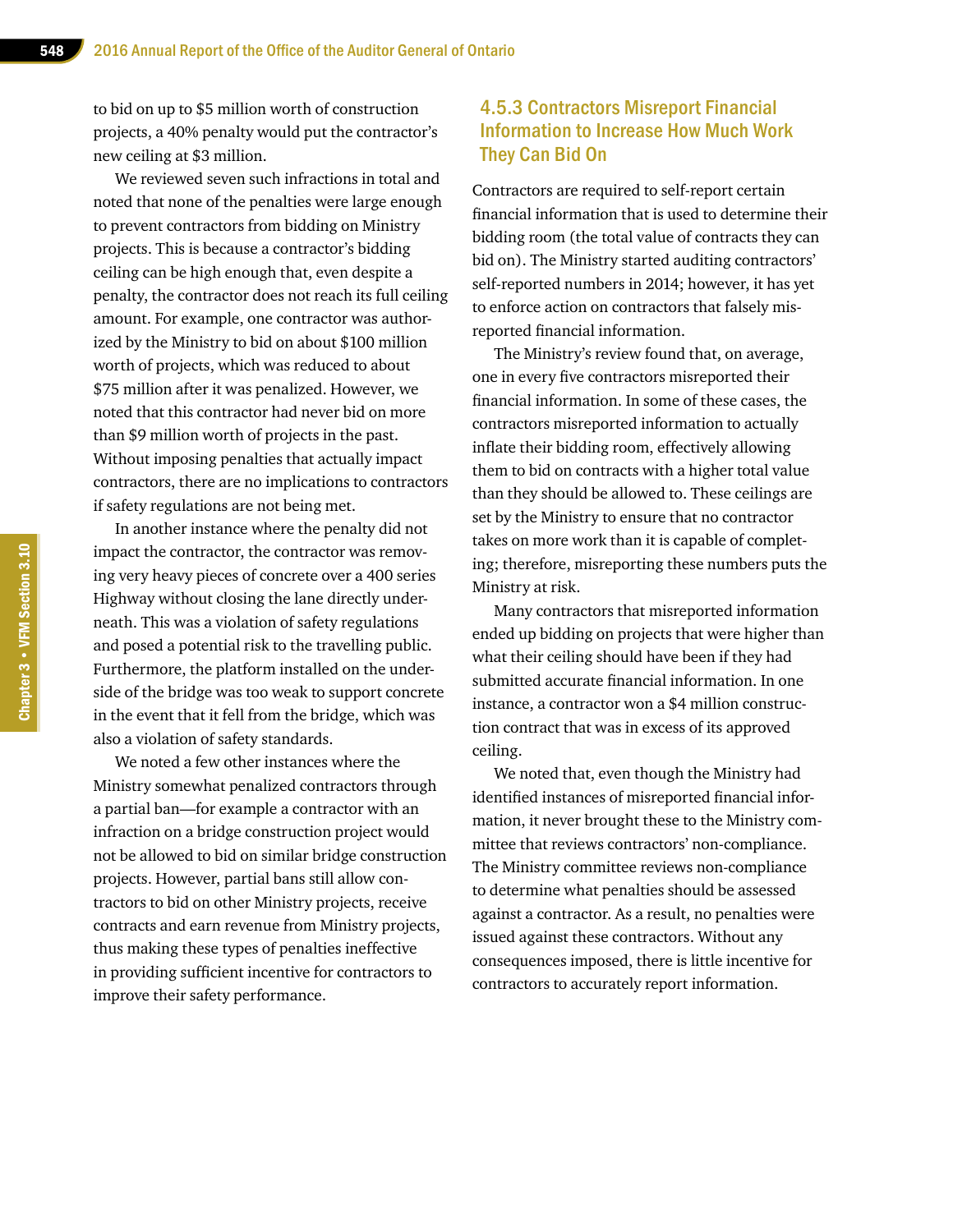#### 4.5.4 Ministry Continues to Award Contracts to Smaller Contractors with a History of Performance Issues

We found that small contractors (those that can bid on minor construction projects less than \$1 million) that are banned from working with the Ministry in one region due to a history of poor performance can continue to bid on and win contracts in other regions. We noted that this is because the Ministry does not track performance of these contractors centrally as it does for larger contractors through its Contractor Rating System. Minor construction projects represent about 10% of all Ministry spending or about \$116 million annually.

We noted, as an example, a small contractor was banned in the Ministry's Eastern and Central regions and continued to receive contracts in other regions. In one contract in the Eastern region, it installed 58 of 61 highway signs incorrectly. Signs were placed either too close to or too far from their designated spots. This increased the risk to drivers that they might not see exit signs in time, which posed a potential safety risk to them. This contractor also had other issues, such as using cheaper paint for signs than the contract specified and not finishing jobs on time.

Two other regions continued to award contracts to this contractor, and both regions also noted performance issues.

Across these four regions (including the Eastern and Central regions before the contractor was banned), the contractor was awarded five contracts worth a total of \$2 million over a two-year period. The contractor made a serious safety breach on one of these jobs (in addition to various other performance issues). In this instance, while working on the shoulder lane of a live highway, the contractor violated safety standards by not setting proper barriers: workers and equipment encroached the live lane. Although there was no reported consequence, this jeopardized the safety of workers as well as the travelling public.

Between 2012 and 2016, this contractor received eight infraction notices where it was formally notified of its safety and performance issues. (The Ministry also continues to receive complaints from the contractor's subcontractors that they were not being paid at the time of our audit.) At the time of our audit, the contractor was still allowed to work in two of the four regions.

#### RECOMMENDATION 7

To ensure that poor-performing contractors and contractors that do not follow safety standards and other requirements are appropriately penalized for their performance or behaviour, the Ministry of Transportation should:

- establish appropriate penalties for contractors with unsatisfactory ratings;
- incorporate stricter rules around excluding contractors from bidding if they breach safety regulations;
- establish appropriate penalties for contractors that report inaccurate financial information to the Ministry; and
- implement policies and processes to exclude smaller contractors from bidding in all regions if performance issues are noted in one or more regions.

#### MINISTRY RESPONSE

Construction safety and quality are fundamental ministry priorities. As such, the Ministry agrees with the Auditor General's recommendation that contractors who do not follow safety standards and other Ministry requirements should be appropriately dealt with. The Ministry also agrees that our administrative practices must have adequate safeguards to ensure our contractors are operating safely and providing quality work, for all contracts large or small. As part of its Action Plan, the ministry will review and implement, as appropriate, additional safeguards beyond its current contract administration regime.